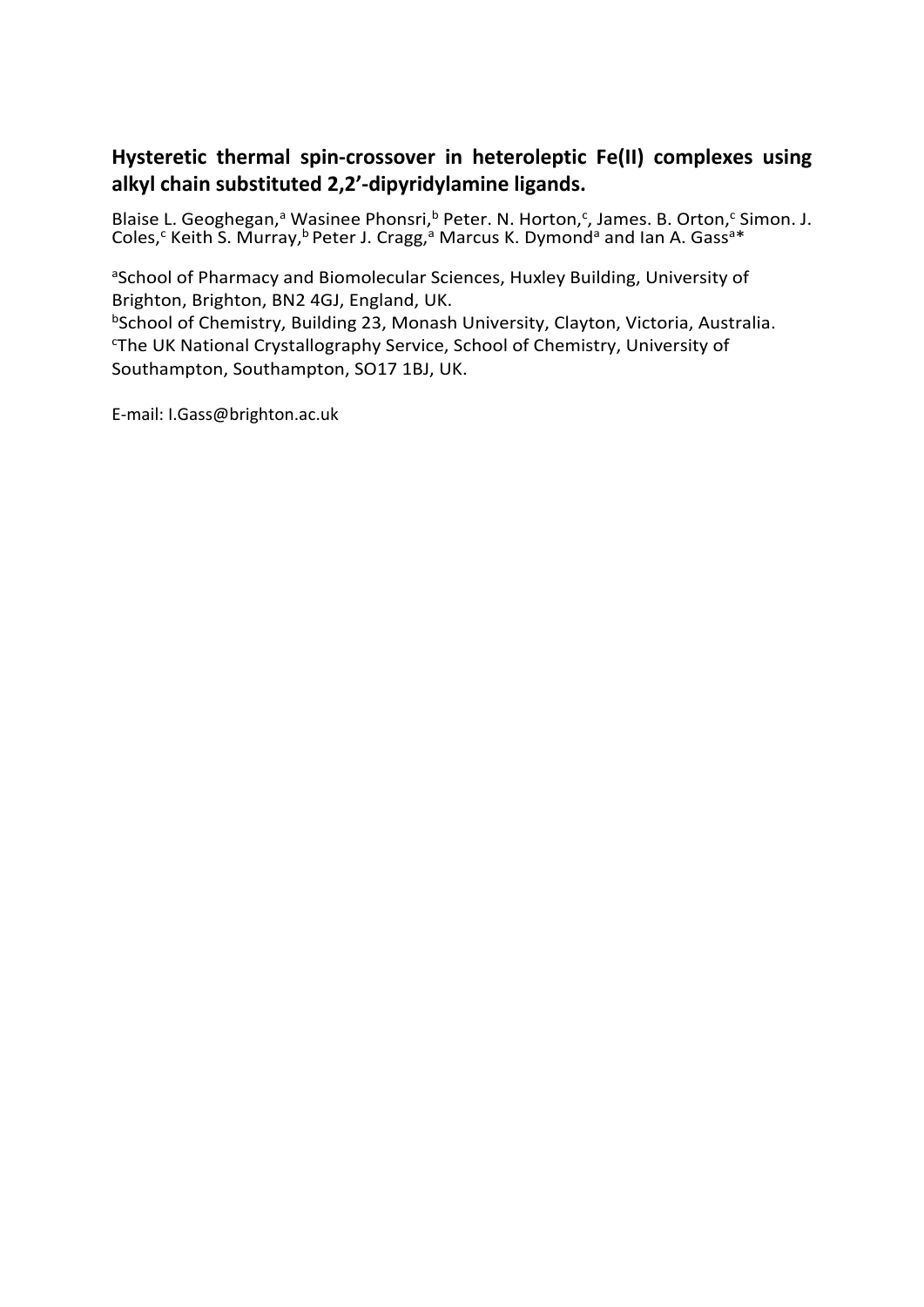## **Abstract**

The alkyl chain carrying ligands *N,N*-di(pyridin-2-yl)butanamide (LC4) and *N,N*-di(pyridin-2 yl)decanamide (LC $_{10}$ ) were combined with NCS<sup>-</sup> co-ligands to form the neutral heteroleptic Fe(II) complexes *trans*-[Fe<sup>II</sup>(LC<sub>4</sub>)<sub>2</sub>(NCS)<sub>2</sub>] (**1C<sub>4</sub>**) and *trans*-[Fe<sup>II</sup>(LC<sub>10</sub>)<sub>2</sub>(NCS)<sub>2</sub>] (1C<sub>10</sub>). Variable temperature crystallographic studies revealed that 1C<sub>4</sub> is in the orthorhombic space group *Pna*2<sub>1</sub> between 85-200 K whereas  $1C_{10}$  is in the monoclinic space group *P*21/*c* between 85-140K. The average Fe-N bond lengths suggest that at 85 K **1C4** contains LS Fe(II) centres; However, the *ca.* 0.18 Å increase in the average Fe-N bond lengths between 85 and 120 K suggest a spin-transition to the HS state occurs within this temperature interval. 1C<sub>10</sub> contains LS Fe(II) centres between 85 and 105 K. Upon warming from 105 to 140 K the average Fe-N bond lengths increase by *ca.* 0.19 Å, which suggests a spin-transition to the HS state. Solid-state magnetic susceptibility measurements showed that  $1C_4$  undergoes semi-abrupt spin-crossover with  $T_{1/2}$  = 127.5 K and a thermal hysteresis of *ca.* 13 K whereas, **1C10** undergoes an abrupt spin-crossover with *T*1/2 = 119.0 K, and is also accompanied by thermal hysteresis of *ca.* 4 K. The crystallographic and magnetic data show that the length of the complex's alkyl chain substituents can have a large impact on the structure of the crystal lattice as well as a subtle effect on the  $T_{1/2}$  value for thermal spin-crossover.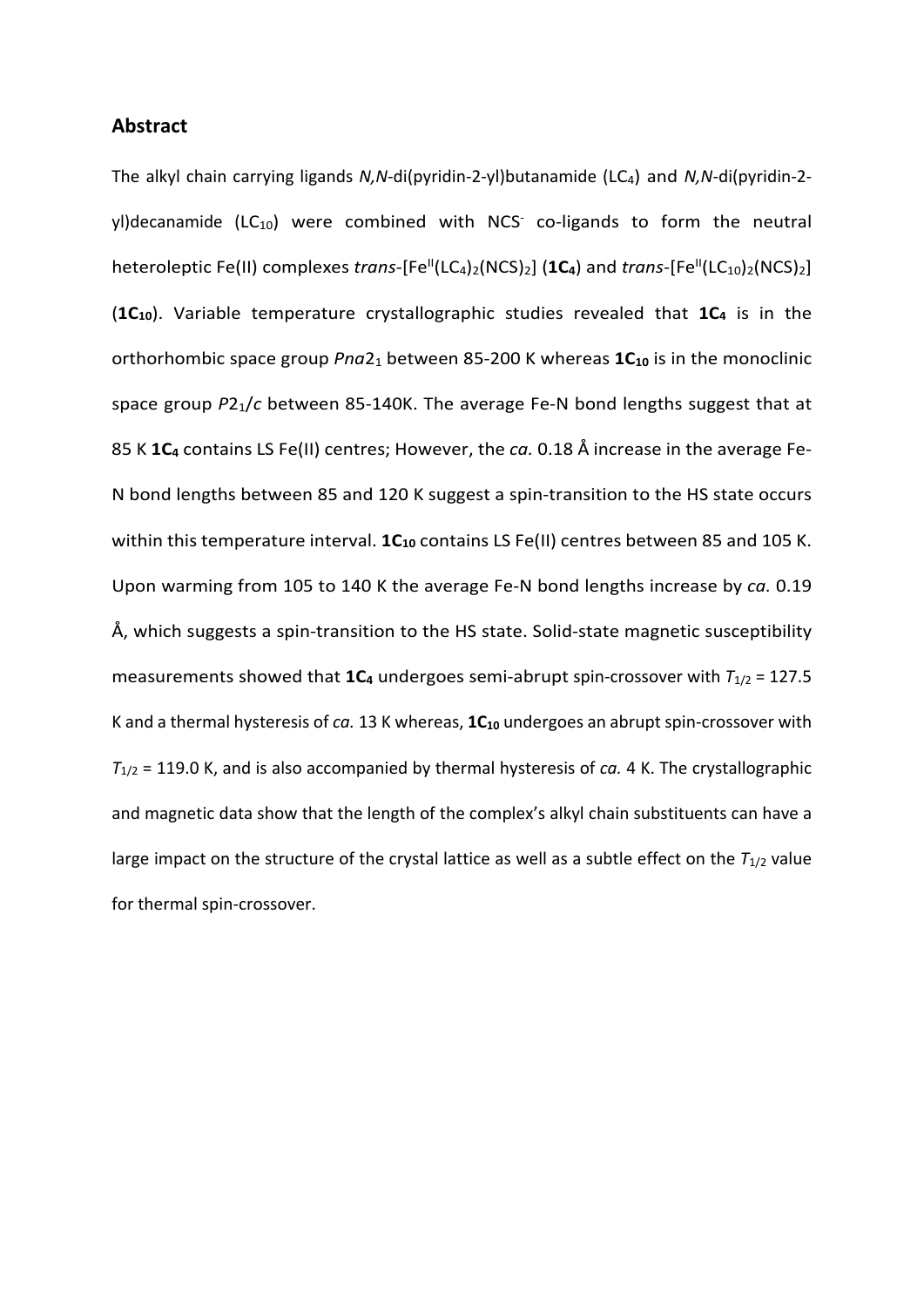## **Introduction**

The spin-crossover<sup>1</sup> (SCO) phenomenon is most commonly encountered in octahedral Fe(II) species where a reversible transition between the quantum mechanical ground state (low-spin (LS) state), and the thermodynamically stable high-spin (HS) state can be achieved by application of external influences such as temperature,<sup>2</sup> pressure,<sup>3</sup> irradiation<sup>4,5</sup> and applied magnetic fields.<sup>6</sup> Cooperative SCO systems rely on strong intermolecular interactions such as hydrogen bonds and *π*···*π* contacts and this cooperativity can result in an abrupt spin-transition often accompanied by thermal hysteresis. This enables bistability between the two spin states, making SCO materials ideal candidates for use as switches or memory devices. This transition between the LS and HS states, with a subsequent change in the Fe(II) to ligand donor atom distance, results in a significant change in the material's magnetic and electric dipole moments, conductivity and optical properties.<sup>7,8</sup> This makes SCO materials attractive targets for both molecular-based spintronic devices $9-11$  and hybrid multifunctional materials incorporating a secondary function such as luminescence or chirality.12

In 2005 Réal and co-workers investigated Fe(II) complexes of di(pyridin-2-yl)amine (dpa), and showed that *cis*-[Fe<sup>II</sup>(dpa)<sub>2</sub>(NCS)<sub>2</sub>] underwent gradual and incomplete thermal SCO with a  $T_{1/2}$ value of 88 K.<sup>13</sup> This  $T_{1/2}$  value and nature of the spin transition can be changed by modification of the amine group of the dpa ligand with notable examplesincluding derivatised dpa/triazine ligands including: *trans*-[Fe<sup>ll</sup>(DPT)<sub>2</sub>(NCS)<sub>2</sub>]·CH<sub>3</sub>OH which undergoes a gradual incomplete spin-transition with  $T_{1/2}$  of 150 K;<sup>14</sup>  $\alpha$ -trans-[Fe<sup>II</sup>(DBB)<sub>2</sub>(NCS)<sub>2</sub>] exhibiting a complete abrupt spin-transition  $(T_{1/2} = 170 \text{ K})$ ;<sup>15</sup> β-*trans*-[Fe<sup>II</sup>(DBB)<sub>2</sub>(NCS)<sub>2</sub>] showing a gradual but complete spin transition  $(T_{1/2} = 300 \text{ K})$ ;<sup>15</sup> and *trans*-[Fe<sup>II</sup>(Cladpat)<sub>2</sub>(NCS)<sub>2</sub>] undergoing a complete spin transition with a  $T_{1/2}$  value of 178 K<sup>16</sup> (DPT = 6-phenoxy- $N^2, N^2, N^4, N^4$ -tetra-2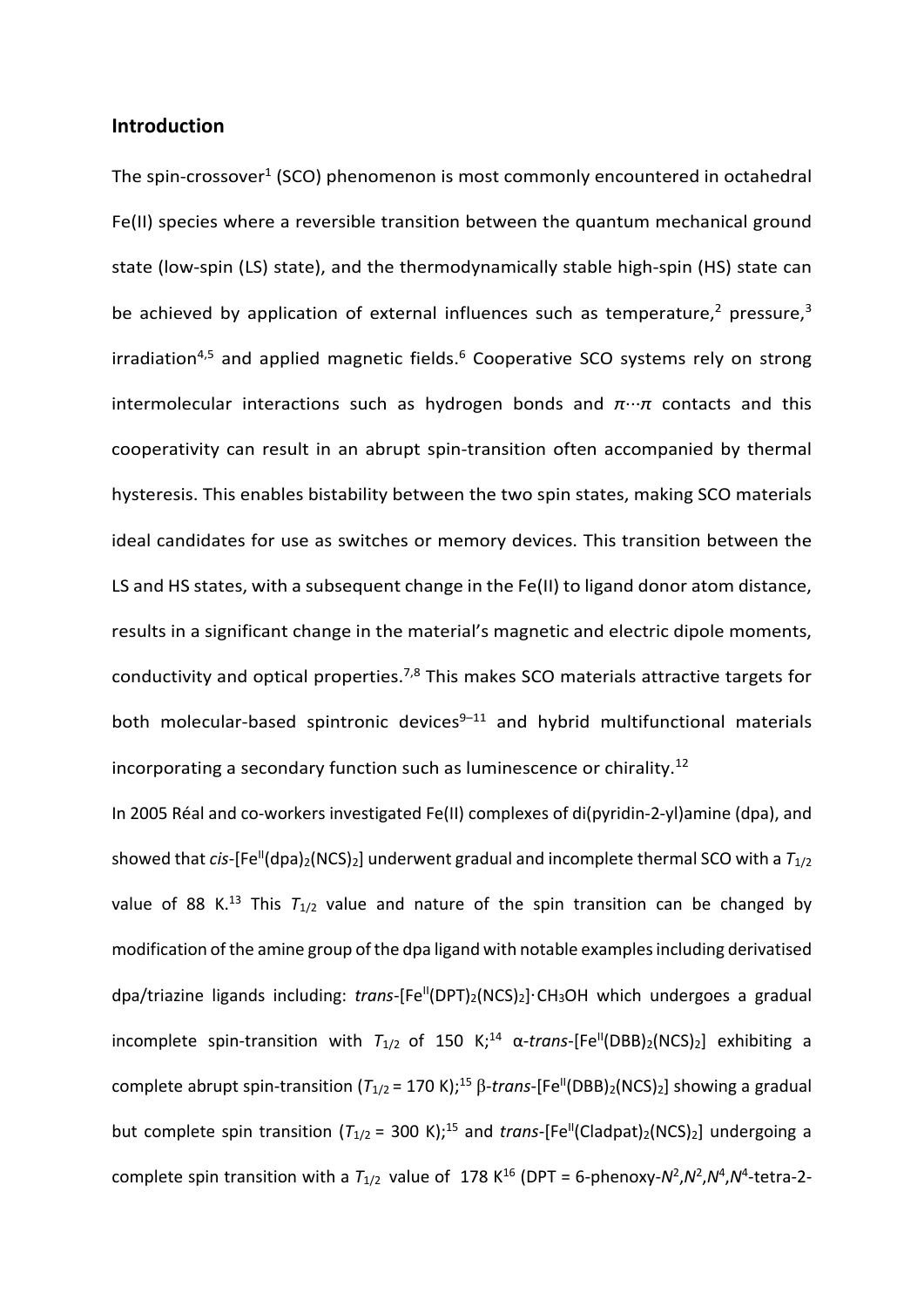pyridinyl-1,3,5-triazine-2,4-diamine; DBB= (*N*2,*N*2,*N*4,*N*4-tetrabenzyl-*N*6,*N*6-di(pyridin-2-yl)- 1,3,5-triazine-2,4,6-triamine; and Cladpat = 6-chloro-*N*' -phenyl-*N*,*N*-di(pyridin-2-yl)-1,3,5 triazine-2,4-diamine). The work outlined above set a precedent for investigation of Fe(II) systems that incorporate derivatised dpa ligands and NCX co-ligands (where X = is typically S, Se, BH3) in an attempt to tailor the magnetic properties of the resultant materials. This approach allows for the possibility of multifunctionality through selection of a desirable *N*substituent, such as alkyl chains, on to the parent dpa scaffold.

A number of studies have focussed on utilising the conformational changes of alkyl chain containing materials to: probe the relationship between SCO and thermotropic liquid crystal behaviour; 17–20 develop dual functioning SCO-active materials such as those found in Langmuir-Blodgett films;<sup>21</sup> and study biomimetic models of phospholipid membranes.  $22,23$  A recent example by Clérac *et al*. of an iron(II) complex functionalised with decyl alkyl chains, [Fe(C10-pbh)2] (C10-pbh = (1*Z*,*N*′*E*)-4-(decyloxy)-*N*′-(pyridin-2-ylmethylene)-benzohydrazonate)), had a SCO transition with a 35 K thermal hysteresis near room temperature with phase dependent magnetic properties.<sup>24</sup> It is encouraging that the alkyl chain component of such materials does not necessarily inhibit any desirable SCO properties such as abrupt/hysteretic spin-transitions and cooperative lattice effects.<sup>25-29</sup> Here we report a family of SCO-active, mononuclear, neutral complexes of Fe(II) based on the alkyl chain containing ligands *N,N*-di(pyridin-2-yl)butanamide (LC<sub>4</sub>) and *N,N*-di(pyridin-2-yl)decanamide (LC<sub>10</sub>) (Scheme 1) with formula  $[Fe^{II}(LC_x)_2(NCS)_2]$  where  $x = 4$  (1C<sub>4</sub>) or 10 (1C<sub>10</sub>).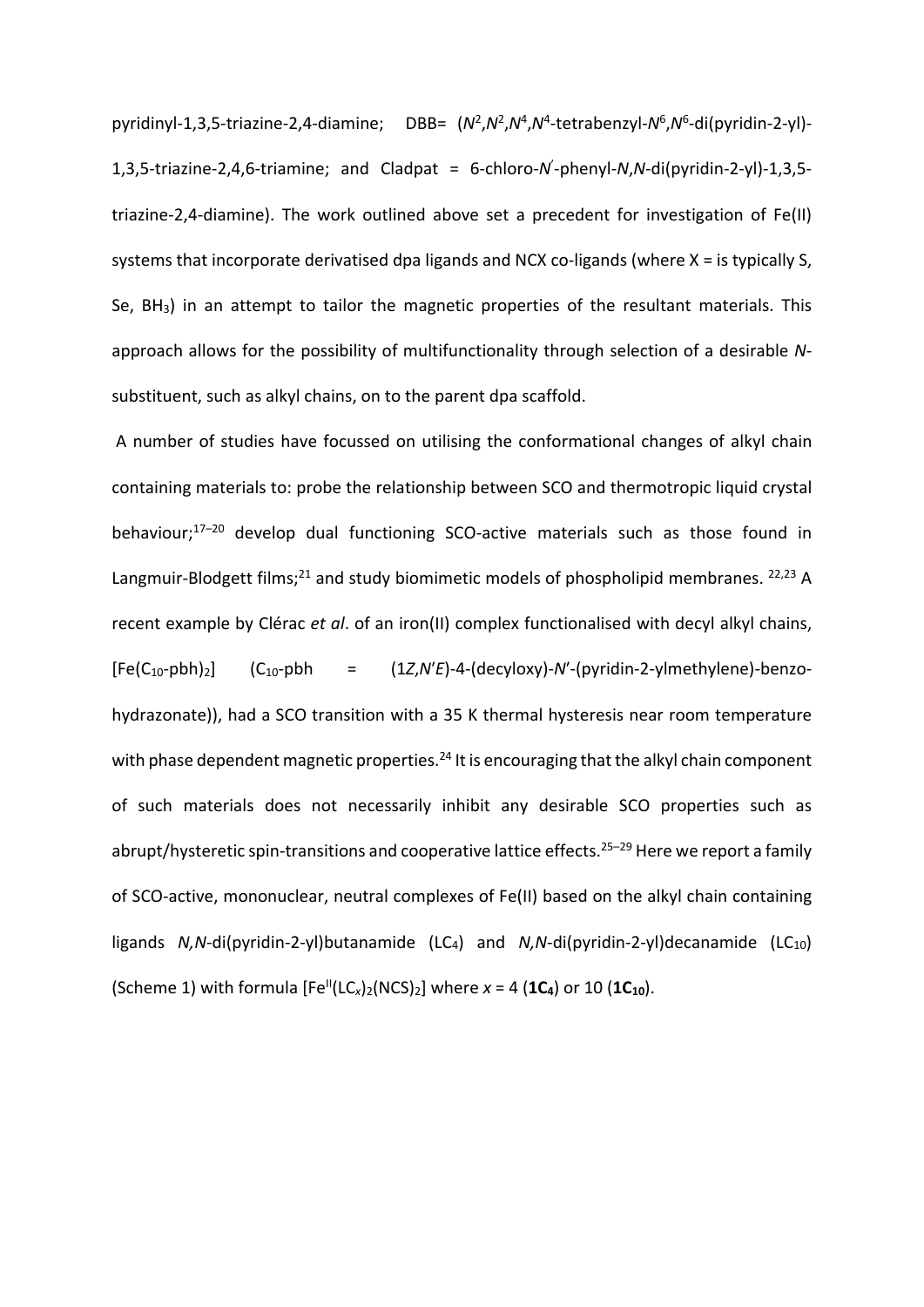## **Experimental**

#### **General**

All reagents were purchased from Sigma-Aldrich (Merck) and were used as received without further purification. All solvents were purchased from Fisher Scientific. Methanol was dried over 4 Å molecular sieves (20% w/w) for a minimum period of 48 h before use in synthetic procedures. All synthetic procedures were done under aerobic conditions unless otherwise stated.  $^{1}$ H and  $^{13}$ C NMR spectra were recorded in deuterochloroform (CDCl<sub>3</sub>) containing 1% trimethylsilane (TMS) on a Bruker Avance 400 MHz spectrometer and can be found in Figures S14-S21. The following abbreviations are used for the multiplicities:  $s =$  singlet,  $d =$  doublet,  $t =$  triplet,  $q =$  quartet, quin = quintuplet, sext = sextet and m = multiplet. Mass spectrometry was collected on a bruker MicroTOF instrument with positive mode electrospray ionisation and using methanol as the eluent (Fig. S22 and S23). A Perkin Elmer Spectrum 65 FT spectrophotometer was used to obtain IR data at room temperature.

## **Elemental analysis**

Elemental analysis was obtained by MEDAC LTD analytical and chemical consultancy service.

### **X-ray crystallography**

X-ray crystallography was conducted on a sample of fresh single crystals of 1C<sub>4</sub> and 1C<sub>10</sub>. The single crystal was selected from a vial containing the methanolic mother liquor under a nitrogen atmosphere and placed straight into oil to avoid drying. Variable temperature X-ray diffraction data for **1C4** were collected using an AFC12 goniometer and a HyPix-600HE detector, FR-E+ SuperBright Molybdenum X-Ray generator and a highly focused beam (70µm)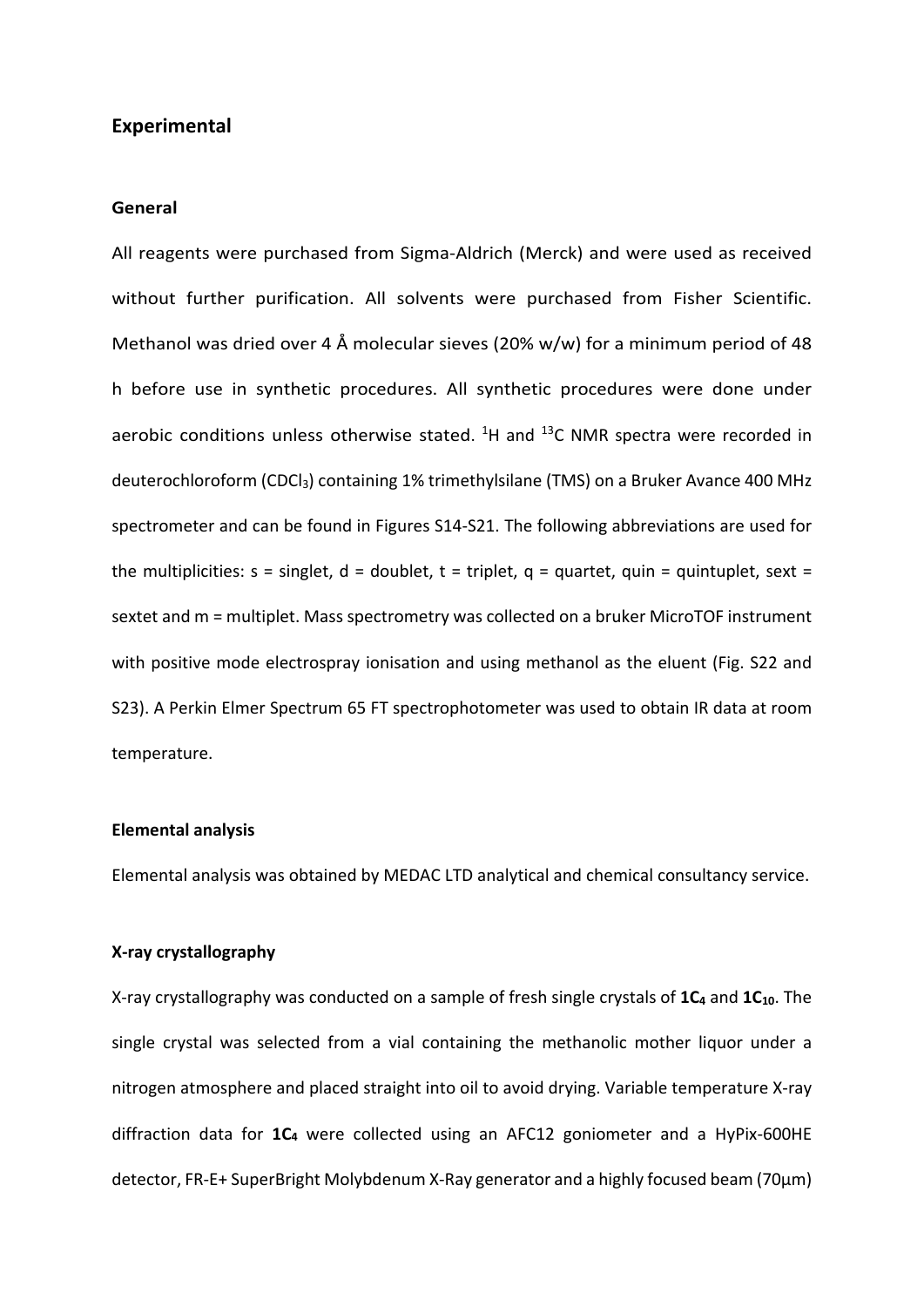achieved with VariMax VHF optics. The diffractometers were also equipped with the Oxford Cryosystems Cobra. Variable temperature X-ray diffraction data for 1C<sub>10</sub> were collected using an AFC12 goniometer and a HyPix-600HE detector, FR-E+ SuperBright Molybdenum X-Ray generator and a highly focused beam (70µm) achieved with VariMax VHF optics. **1C4·85K** was solved using intrinsic phasing and refined by full-matrix least-squares on  $F^2$  with SHELXL.<sup>30</sup> **1C4·120K** was solved and refined using Olex231,32 and **1C4·200 K** was solved using Olex232 and refined by full-matrix least-squares on  $F^2$  with SHELXL.<sup>30</sup> 1C<sub>10</sub>·85K, 1C<sub>10</sub>·105K and 1C<sub>10</sub>·140K were solved using direct methods with SHELXS<sup>33</sup> and refined by full-matrix least-squares on *F*<sup>2</sup> with SHELXL.30 Crystallographic and refinement parameters; selected bond length and angles; and selected intermolecular contact distances for all the crystal structures are located in Tables 1-6. CCDC 1947560-1947565 contains the supplementary crystallographic data for this paper. The data can be obtained free of charge from The Cambridge Crystallographic Data Centre via [www.ccdc.cam.ac.uk/structures.](https://www.ccdc.cam.ac.uk/structures)

### **Magnetic Susceptibility Measurements**

Variable-temperature magnetic susceptibility measurements were performed on a Quantum Design MPMS 7T SQUID magnetometer over the temperature range 50-340 K at a 5 K min<sup>-1</sup> rate for 1C<sub>4</sub> and 1C<sub>10</sub> under an applied field of 0.1 T. The crystals of 1C<sub>4</sub> and 1C<sub>10</sub> were in methanol under a nitrogen atmosphere but were filtered, air dried quickly and then encased in Vaseline to avoid any torqueing effects. These samples were held in a capsule at the centre of a drinking straw fixed to the sample rod. The magnetometer was calibrated by either a standard palladium sample or CuSO<sub>4</sub>·5H<sub>2</sub>O and diamagnetic corrections were applied using Pascal's constants. The molecular weight used in the magnetic measurements were based on the solvated forms of  $1C_4$  and  $1C_{10}$  as defined by the microanalysis ( $1C_4 \cdot 2H_2O$  and  $1C_{10} \cdot H_2O$ ).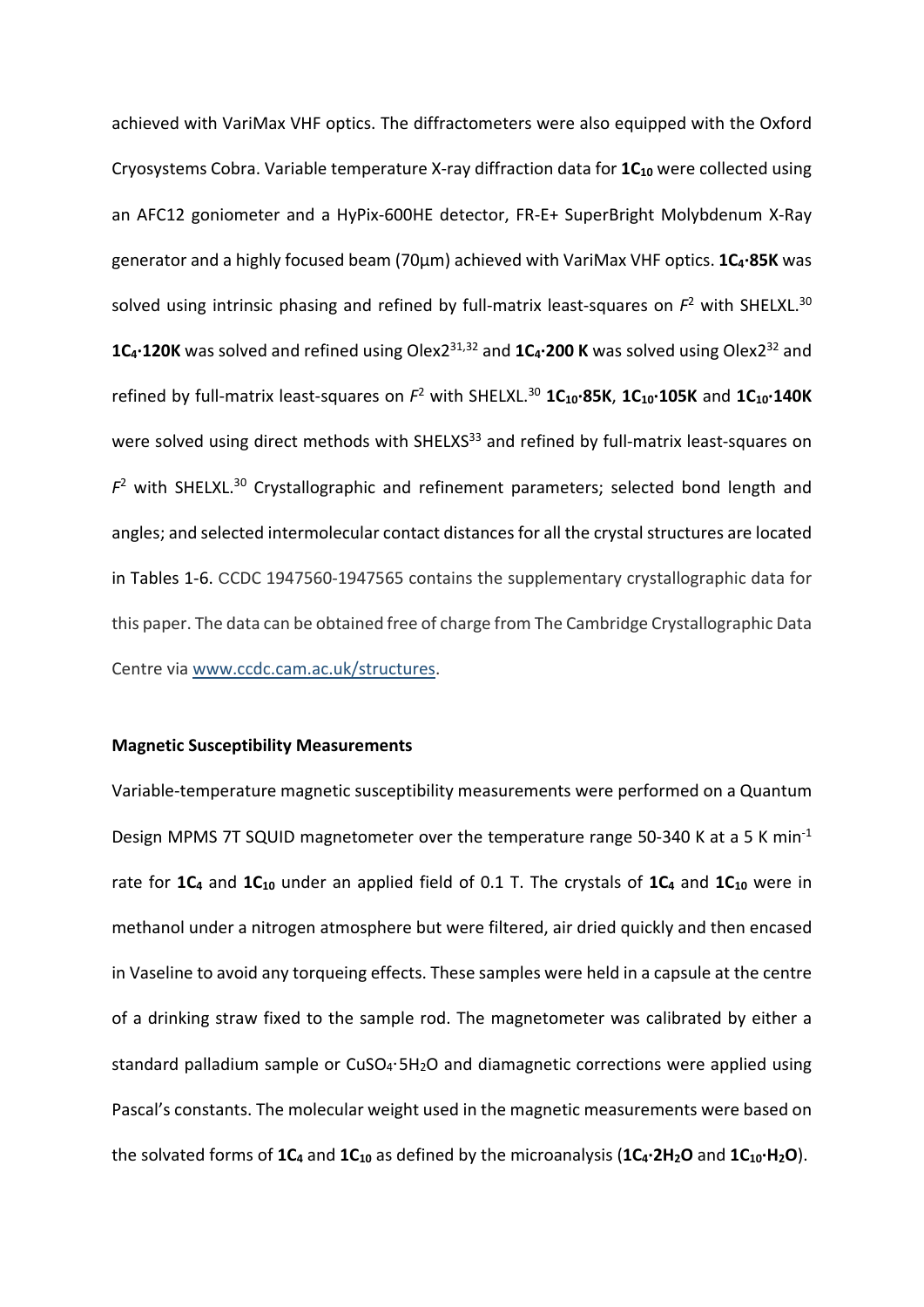### **Synthetic procedures**



**Scheme 1** Synthetic route to ligands LC<sub>x</sub> ligands from di(pyridin-2-yl)amine (dpa), where C*<sup>x</sup>* is the number of carbon atoms in the alkyl chain substituent including that of the carbonyl group.

*N,N***-Di(pyridin-2-yl)butanamide (LC<sub>4</sub>):** Di(pyridin-2-yl)amine (dpa) (1.712 g, 10 mmol) and triethylamine (Et<sub>3</sub>N) (2.65 cm<sup>3</sup>, 19 mmol) were dissolved in 10 cm<sup>3</sup> of CH<sub>2</sub>Cl<sub>2</sub>, cooled over an ice bath and placed under an atmosphere of  $N_2$ . Butyryl chloride (1.03 cm<sup>3</sup>, 10 mmol) was dissolved in 10 cm<sup>3</sup> of CH<sub>2</sub>Cl<sub>2</sub> and added to the dpa/Et<sub>3</sub>N solution via syringe. The resulting solution was stirred for 12 h under  $N_2$ . 50 cm<sup>3</sup> of a saturated aqueous ammonium chloride solution was added to the reaction solution and the organic phase was separated. The aqueous phase was then extracted with 2 x 20 cm<sup>3</sup> of  $CH_2Cl_2$  and the organic extracts combined. The combined organic phases were then extracted with 3 x 30 cm<sup>3</sup> of a 10% (w/v) aq. NaCl solution. The organic phase was then washed firstly with 50 cm<sup>3</sup> of 0.1 M aq. NaOH and finally 50  $\text{cm}^3$  of 0.1 M aq. HCl solution before the organic phase was dried over anhydrous MgSO4. This solution was then gravity filtered and the solvent evaporated under reduced pressure to afford LC<sub>4</sub> as a pale orange solid. Yield = 1.86 g, 7.7 mmol (77%). <sup>1</sup>H NMR (CDCl3, 400 MHz) δ: 8.45 (ddd, *J* = 4.9, 2.0, 0.7 Hz, 2H), 7.76 (td, *J* = 7.8, 2.0 Hz, 2H), 7.51 (d, *J* = 8.1 Hz, 2H), 7.19 (ddd, *J* = 7.5, 4.8, 1.0 Hz, 2H), 2.29 (t, *J* = 7.3 Hz, 2H), 1.70 (sext, *J* = 7.6 Hz,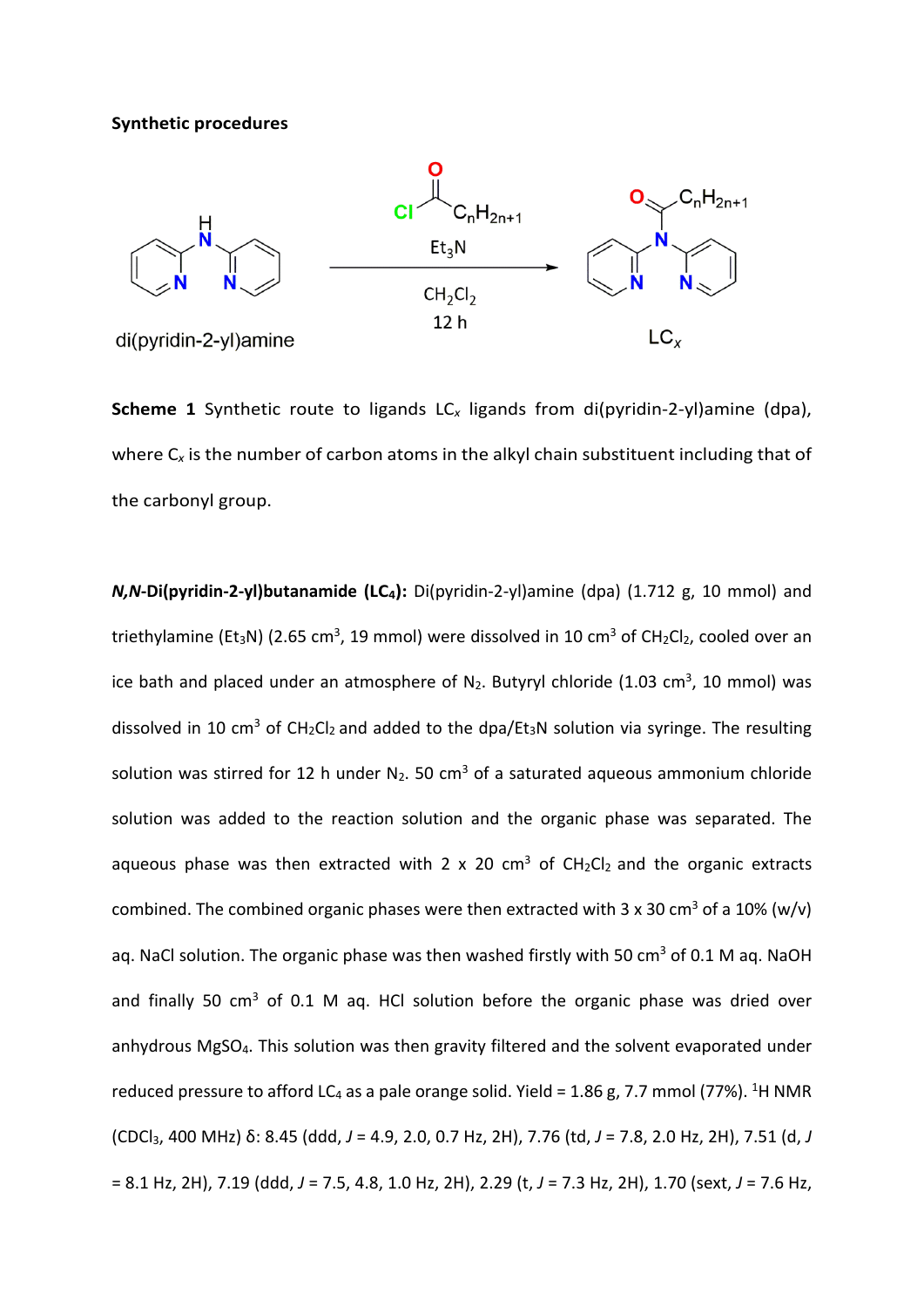2H), 0.91 (t, *J* = 7.4 Hz, 3H). 13C NMR (CDCl3, 100 MHz) δ: 173.7, 154.8, 149.0, 138.0, 122.3, 121.9, 38.1, 18.5, 13.7, MS (ESI<sup>+</sup>) (MeOH):  $m/z$  calcd for C<sub>14</sub>H<sub>15</sub>N<sub>3</sub>O [M]<sup>+</sup>, 241.29; found, 264.07 [ $M$  + Na]<sup>+</sup>, 505.17 [2 $M$  + Na]<sup>+</sup>.

*N,N***-Di(pyridin-2-yl)decanamide (LC<sub>10</sub>):** LC<sub>10</sub> was prepared via the same procedure as LC<sub>4</sub>, using decanoyl chloride (2.08 cm<sup>3</sup>, 10 mmol). The compound was afforded as a yellow-brown solid. Yield = 2.44 g, 7.5 mmol (75%). <sup>1</sup>H NMR (CDCl<sub>3</sub>, 400 MHz) δ: 8.45 (ddd, J = 4.9, 2.0, 0.7 Hz, 2H), 7.76 (td, *J* = 7.8, 2.0 Hz, 2H), 7.51 (d, *J* = 8.1 Hz, 2H), 7.18 (ddd, *J* = 7.5, 4.8, 1.0 Hz, 2H), 2.30 (t, *J* = 7.4 Hz, 2H), 1.66 (quin, *J* = 7.5, 7.0 Hz, 2H), 1.23 (m, 12H), 0.87 (t, *J* = 7.2 Hz, 3H). <sup>13</sup>C NMR (CDCl<sub>3</sub>, 100 MHz) δ: 173.7, 154.8, 148.9, 138.5, 122.4, 121.8, 36.3, 31.8, 29.4, 29.3, 29.2, 25.1, 22.6, 14.0. MS (ESI<sup>+</sup>) (MeOH):  $m/z$  calcd for C<sub>20</sub>H<sub>27</sub>N<sub>3</sub>O [M]<sup>+</sup>, 325.46; found, 326.2 [M + H]<sup>+</sup>, 349.20 [M + Na + H]<sup>+</sup>, 364.20 [M + K]<sup>+</sup>.

**[Fe<sup>II</sup>(LC<sub>4</sub>)<sub>2</sub>(NCS)<sub>2</sub>] (1C<sub>4</sub>):** Fe(BF<sub>4</sub>)<sub>2</sub>·6H<sub>2</sub>O (33.8 mg, 0.1 mmol) and ascorbic acid (5 mg, 0.003 mmol) were placed into a 10 cm<sup>3</sup> round bottomed flask, dissolved in 2 cm<sup>3</sup> of dry methanol and placed under a nitrogen atmosphere. LC $_4$  (48.2 mg, 0.2 mmol) was added to a second 10  $cm<sup>3</sup>$  round bottomed flask, dissolved in 2  $cm<sup>3</sup>$  of dry methanol and placed under a nitrogen atmosphere. KSCN (19.4 mg, 0.2 mmol) was added to the solution of  $Fe(BF<sub>4</sub>)<sub>2</sub>·6H<sub>2</sub>O$  and ascorbic acid, which was subsequently left for 10 min. Next, the solution containing the  $Fe(BF<sub>4</sub>)<sub>2</sub>·6H<sub>2</sub>O$  was transferred via syringe to the solution containing LC<sub>4</sub>. After 12 h, single crystals of **1C4** had formed. For microanalysis, infrared measurements and yield calculations these crystals were collected via glass pipette and placed onto filter paper, quickly dried in air and then placed in a 20 cm<sup>3</sup> glass vial and purged with nitrogen gas. Although the single crystal used for X-ray diffraction studies was found to be solvate free (see below) the air-dried crystals had acquired two water solvates, affording **1C4·2H2O**. Elemental analysis (air-dried crystals) found: C, 51.91; H, 4.38; N, 16.28. Calc. for C<sub>30</sub>H<sub>30</sub>FeN<sub>8</sub>O<sub>2</sub>S<sub>2</sub>·2H<sub>2</sub>O: C, 52.17; H, 4.96;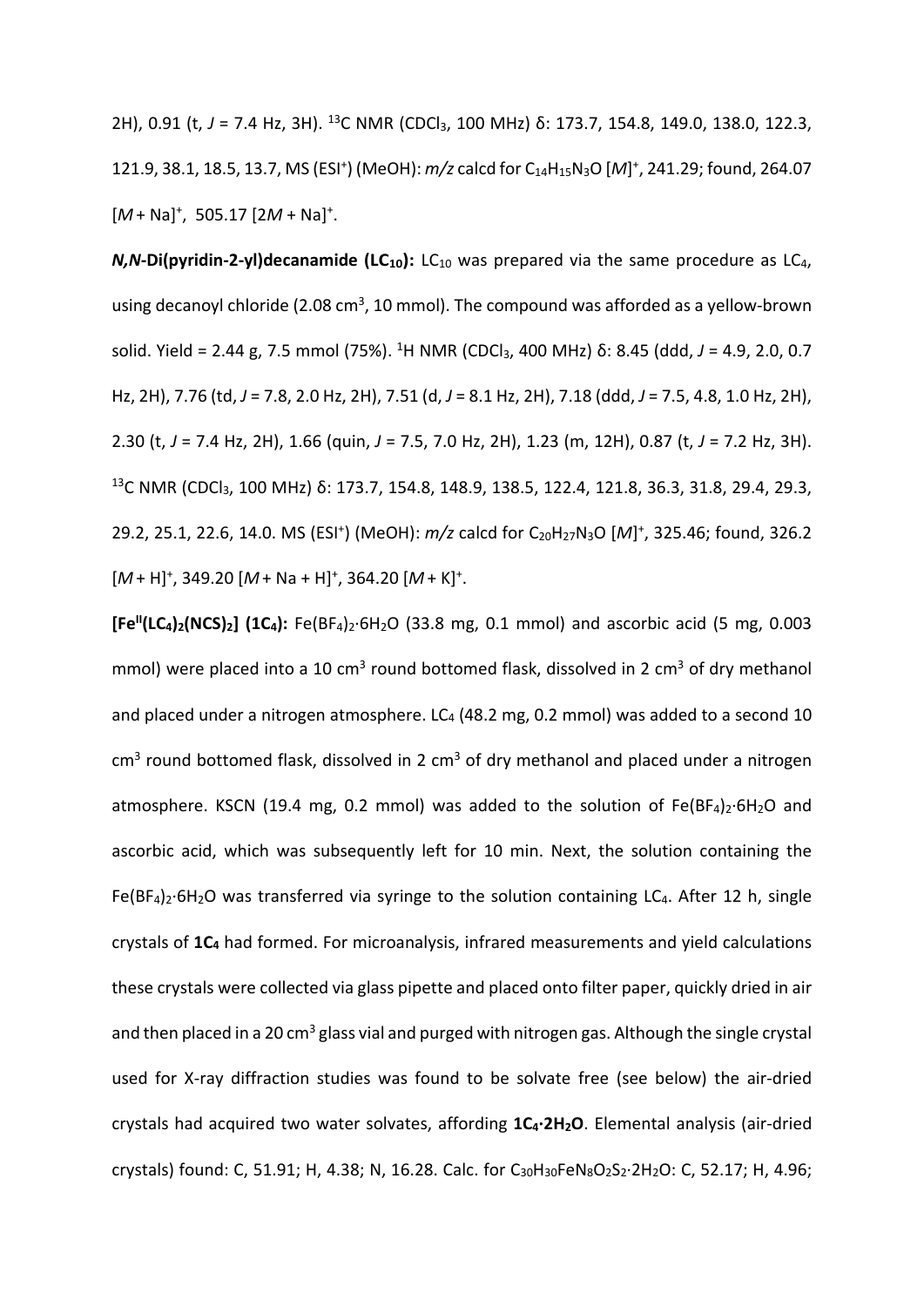N, 16.23 %. IR (air-dried crystals) *ν*max (cm-1) 3077vw, 2961w, 2868w, 2045vs, 1693vs, 1600s, 1565m, 1481s, 1463vs, 1438vs, 1378s, 1316vs, 1238vs, 1198vs, 1157s, 1101s, 1057m, 1017s, 970w, 886m, 802s, 783m, 765s, 690m, 650m.

 $[Fe^{II}(LC_{10})_2(NCS)_2]$  (1C<sub>10</sub>): 1C<sub>10</sub> was prepared via the same procedure as 1C<sub>4</sub>, using LC<sub>10</sub> (65.1) mg, 0.2 mmol) and all subsequent measurements performed in a similar way. The single crystal used for the X-ray diffraction studies was solvate free whereas the air-dried crystals had acquired one water solvate molecule, affording  $1C_{10} \cdot H_2O$ . Elemental analysis (air dried crystals) found: C, 59.58; H, 6.55; N, 13.24. Calc. for C<sub>42</sub>H<sub>54</sub>FeN<sub>8</sub>O<sub>2</sub>S<sub>2</sub>·H<sub>2</sub>O: C, 59.99; H, 6.71; N, 13.33 %.IR (air-dried crystals) *ν*max (cm-1) 3077vw, 2961w, 2868w, 2045vs, 1693vs, 1600s, 1565m, 1481s, 1463vs, 1438vs, 1378s, 1316vs, 1238vs, 1198vs, 1157s, 1101s, 1057m, 1017s, 970w, 893vw, 802s, 783m, 765s, 690m, 650m.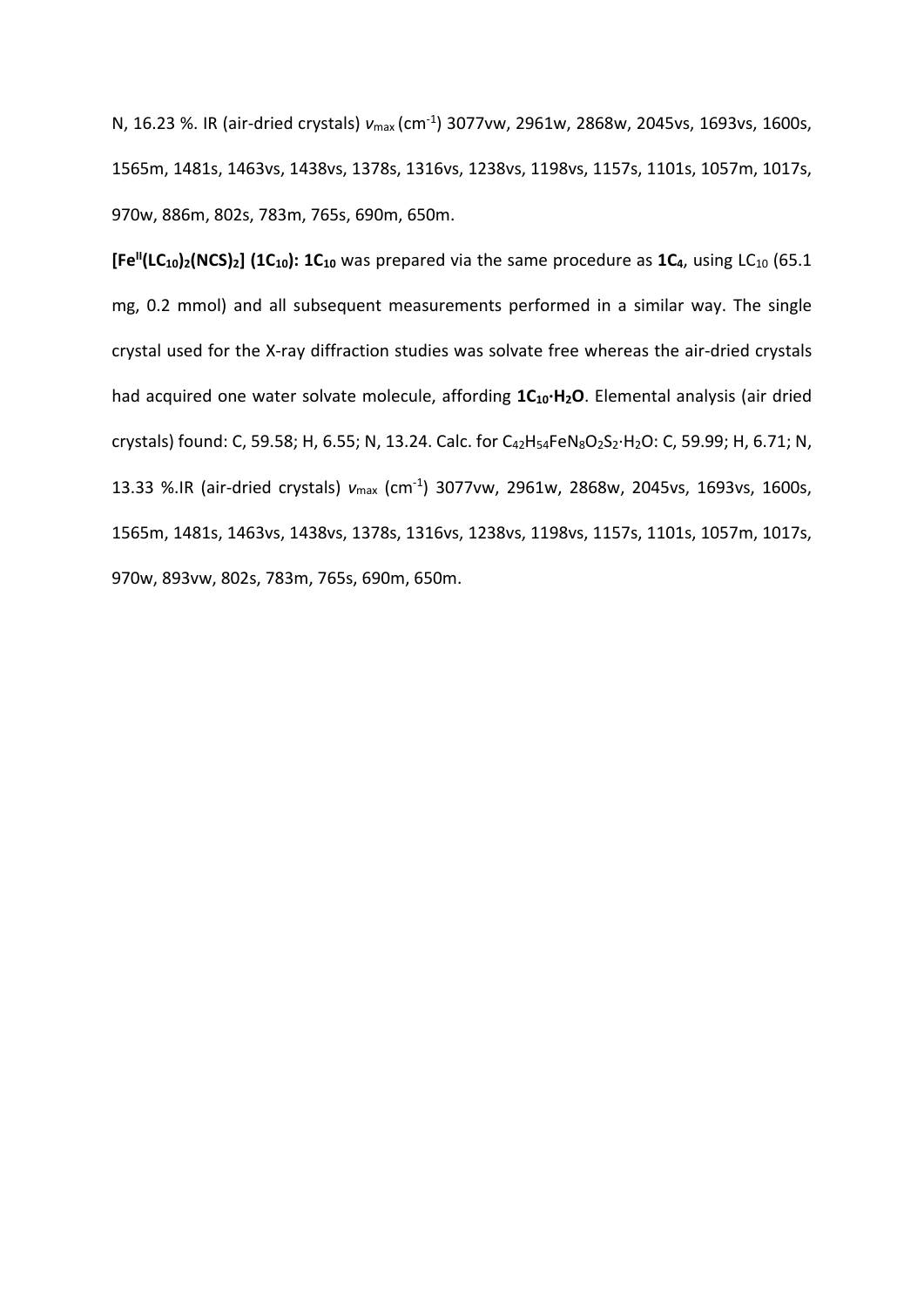# **Results and Discussion**

# **Variable temperature crystallographic studies**

# **Structural description of 1C4·85K, 1C4·120K and 1C4·200K.**

**Table 1** Crystallographic parameters and refinement details for **1C4·85K**, **1C4·120K**, **1C4·200K**.

| Parameters                                                                                                    | $1C_4.85K$                | $1C_4 \cdot 120K$         | $1C_4$ -200K              |
|---------------------------------------------------------------------------------------------------------------|---------------------------|---------------------------|---------------------------|
| Formula                                                                                                       | $C_{30}H_{30}FeN_8O_2S_2$ | $C_{30}H_{30}FeN_8O_2S_2$ | $C_{30}H_{30}FeN_8O_2S_2$ |
| $M_r$                                                                                                         | 654.59                    | 654.59                    | 654.59                    |
| Cryst syst                                                                                                    | orthorhombic              | orthorhombic              | orthorhombic              |
| Space group                                                                                                   | Pna2 <sub>1</sub>         | Pna2 <sub>1</sub>         | Pna2 <sub>1</sub>         |
| <i>a</i> / Å                                                                                                  | 17.4656(18)               | 17.2689(10)               | 17.3108(10)               |
| <i>b</i> / Å                                                                                                  | 8.3066(6)                 | 8.5587(4)                 | 8.6178(4)                 |
| $c/\text{\AA}$                                                                                                | 20.8857(16)               | 21.2446(12)               | 21.2607(14)               |
| $\alpha$ / $\degree$                                                                                          | 90                        | 90                        | 90                        |
| $\beta$ / $\degree$                                                                                           | 90                        | 90                        | 90                        |
| $\gamma/$ °                                                                                                   | 90                        | 90                        | 90                        |
| $V/\AA$ <sup>3</sup>                                                                                          | 3030.1(4)                 | 3139.9(3)                 | 3171.7(3)                 |
| T/K                                                                                                           | 85                        | 120                       | 200                       |
| Z                                                                                                             | 4                         | $\overline{4}$            | 4                         |
| $\rho_{\mathsf{calcd}}/$ g.cm <sup>-3</sup>                                                                   | 1.435                     | 1.3846                    | 1.371                     |
| λ/Å                                                                                                           | 0.71073                   | 0.71073                   | 0.71073                   |
| No. of indep reflns                                                                                           | 6392                      | 7154                      | 6892                      |
| No. reflns with $1 > 2\sigma(1)$                                                                              | 3826                      | 4326                      | 4113                      |
| No. of params                                                                                                 | 390                       | 390                       | 390                       |
| No. of restraints                                                                                             | $\mathbf{1}$              | $\pmb{0}$                 | $\pmb{0}$                 |
| Final R1 <sup><math>\alpha</math></sup> , wR2 <sup><math>\frac{b}{\alpha}</math></sup> , ( $l > 2\sigma(l)$ ) | 0.0617, 0.1045            | 0.0551, 0.1244            | 0.0540, 0.0873            |
| $R1a$ , wR2 <sup>b</sup> (all data)                                                                           | 0.1375, 0.1251            | 0.0888, 0.1073            | 0.1234, 0.1043            |
| Goodness of fit                                                                                               | 1.0080                    | 1.0098                    | 1.0070                    |
| Largest residuals / e $\AA^{-3}$                                                                              | 0.4110                    | 0.7309                    | 0.3370                    |

 ${}^{\alpha}$ R1 =  $\sum | |F_0| - |F_c| | / \sum F_0$ ,  ${}^{\beta}$ wR2={ $\sum [w(F_0^2 \sum F_c^2)^2] / \sum [w(F_0^2)] \}^{1/2}$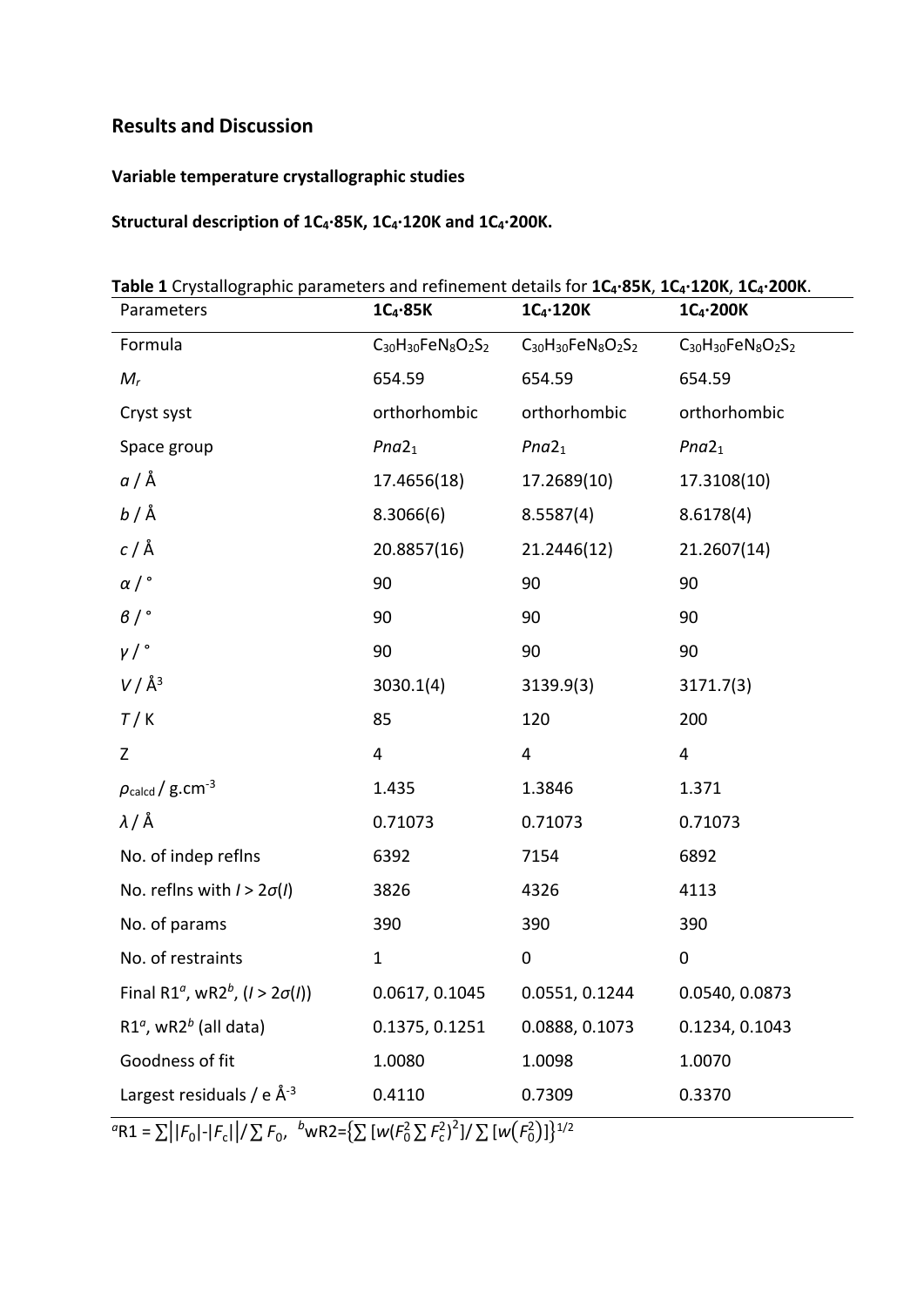

Fig. 1 Molecular structure of 1C<sub>4</sub>·85K with atom labels. Hydrogen atoms omitted for clarity. Legend: iron, turquoise; nitrogen, blue; carbon, grey; oxygen, red; sulfur, yellow. This is representative of the numbering in **1C4·120K** and **1C4·200K**.

Variable temperature crystallography at 85K (**1C4·85K**), 120 K (**1C4·120K**) and 200 K (**1C4·200K**) were performed on the same single crystal. 1C<sub>4</sub>·85K, 1C<sub>4</sub>·120K and 1C<sub>4</sub>·200K are all in the orthorhombic space group *Pna*21 with the asymmetric unit containing one complete *trans*-  $[Fe^{II}(LC_4)_2(NCS)_2]$  molecule (Table 1). The neutral, heteroleptic complex is formed by two bidentate chelating LC4 ligands in equatorial positions and two NCS- anions in the *trans* axial sites to form a slightly distorted octahedron with an FeN<sub>6</sub> core (Fig. 1). The unit cell of 1C<sub>4</sub>·85K is depicted in Fig. S1. The two LC<sub>4</sub> ligands coordinate via the pyridyl nitrogen atoms (N1, N2, N4 and N5) and the NCS- ligands coordinate through the N atom of the nitrile groups (N3 and N6). A selection of bond lengths and angles for the three crystal structures can be found in Table 2. There is evidence of a spin-transition between 85 K and 120 K with **1C4·85K** and **1C<sub>4</sub>·120K** having average Fe-N bond lengths of 1.994 and 2.178 Å respectively (Table 2); typical values for an Fe(II) ion undergoing a LS to HS spin-transition.<sup>4,16,27,34,35</sup> In 1C<sub>4</sub>.200K the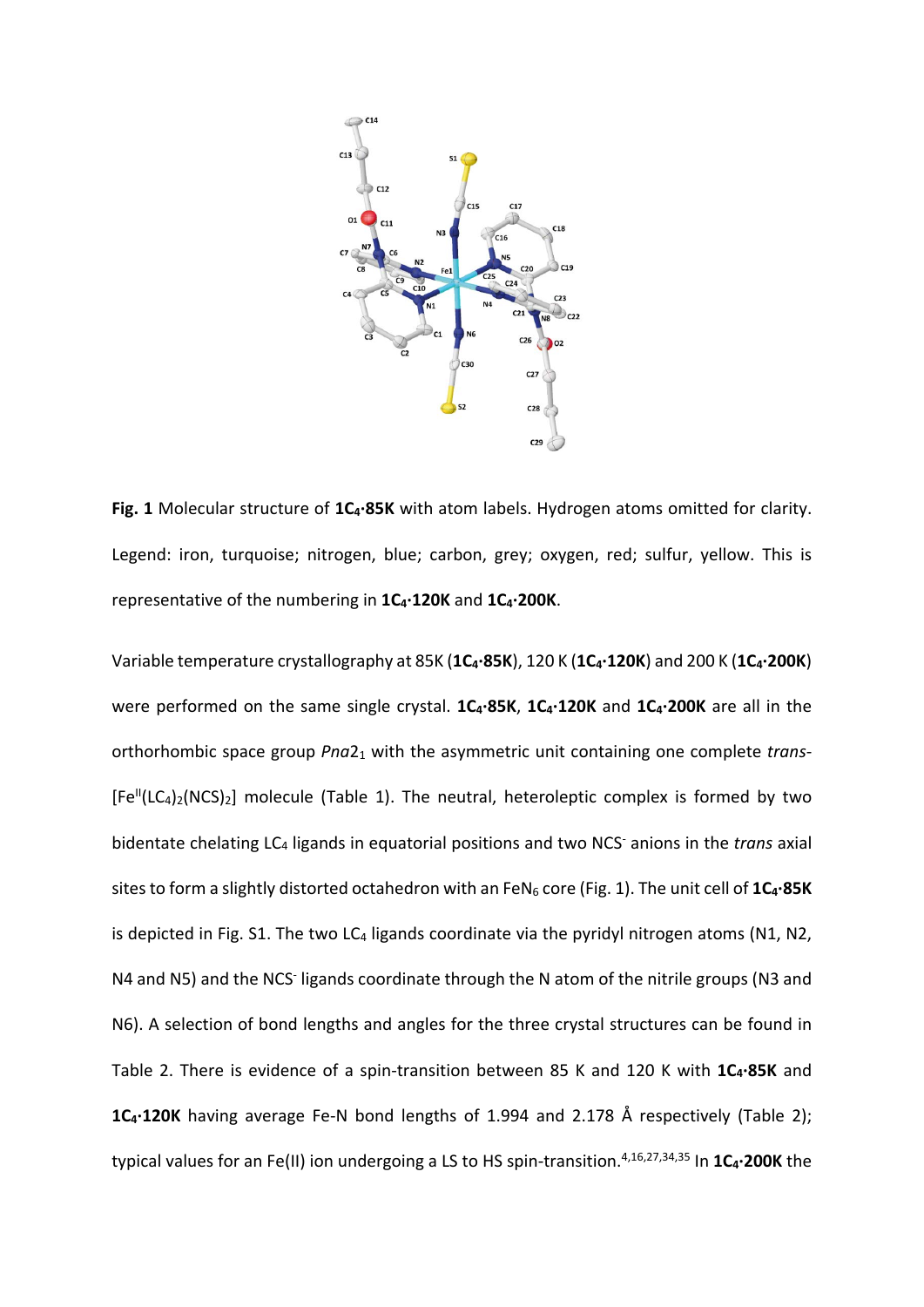Fe-N bond lengths are similar to that of  $1C_4 \cdot 120K$ , suggesting the presence of a central HS

Fe(II) ion (Table 2).

|                     | $1C_4.85K$ | $1C_4 \cdot 120K$ | $1C_4$ -200K |
|---------------------|------------|-------------------|--------------|
| Lengths (Å)         |            |                   |              |
| Fe1-N1              | 1.999(8)   | 2.207(4)          | 2.179(7)     |
| Fe1-N2              | 2.007(8)   | 2.181(5)          | 2.216(5)     |
| Fe1-N3              | 1.984(8)   | 2.157(4)          | 2.144(7)     |
| Fe1-N4              | 1.995(8)   | 2.193(4)          | 2.199(5)     |
| Fe1-N5              | 1.986(9)   | 2.207(4)          | 2.185(6)     |
| Fe1-N6              | 1.994(10)  | 2.122(4)          | 2.119(6)     |
| Fe-N $(av.)$        | 1.994      | 2.178             | 2.174        |
|                     |            |                   |              |
| Angles (°)          |            |                   |              |
| N1-Fe1-N2           | 86.4(3)    | 83.12(15)         | 83.0(2)      |
| N1-Fe1-N3           | 89.9(3)    | 89.47(14)         | 91.3(2)      |
| N1-Fe1-N4           | 94.0(3)    | 98.85(15)         | 95.4(2)      |
| N1-Fe1-N5           | 178.7(4)   | 176.99(16)        | 178.4(3)     |
| N1-Fe1-N6           | 88.9(3)    | 88.73(14)         | 90.8(2)      |
| N2-Fe1-N3           | 94.4(3)    | 90.88(16)         | 89.6(2)      |
| N2-Fe1-N4           | 178.5(4)   | 178.0(2)          | 177.3(2)     |
| N2-Fe1-N5           | 92.7(3)    | 95.11(15)         | 98.6(2)      |
| N2-Fe1-N6           | 87.0(3)    | 90.96(17)         | 88.4(2)      |
| N3-Fe1-N4           | 87.1(3)    | 88.95(15)         | 88.2(2)      |
| N3-Fe1-N5           | 89.1(3)    | 88.13(14)         | 88.7(2)      |
| N3-Fe1-N6           | 178.2(4)   | 177.26(18)        | 177.0(3)     |
| N4-Fe1-N5           | 86.9(3)    | 82.91(16)         | 83.0(2)      |
| N4-Fe1-N6           | 91.6(3)    | 89.29(16)         | 93.8(2)      |
| N5-Fe1-N6           | 92.0(3)    | 93.74(15)         | 89.3(2)      |
| Fe1-N3-C15 (Fe-NCS) | 156.3(7)   | 145.5(4)          | 145.9(6)     |
| Fe1-N6-C30 (Fe-NCS) | 156.0(8)   | 147.1(4)          | 148.8(6)     |
| $\Sigma^a$ (°)      | 29.4       | 39.0              | 39.7         |

**Table 2** Selected angles and bond lengths for **1C4·85K**, **1C4·120K** and **1C4·200K**.

 $^a$  Octahedral distortion parameters are obtained using the equation:  $\Sigma = \sum_{i=1}^{12} (|90-\theta_i|)$ ,  $(\theta_i = N-$ Fe-N) where perfect octahedrons produce a value *Σ* = 0° and deviation from this value coincides with structural deformation of the coordination polyhedron.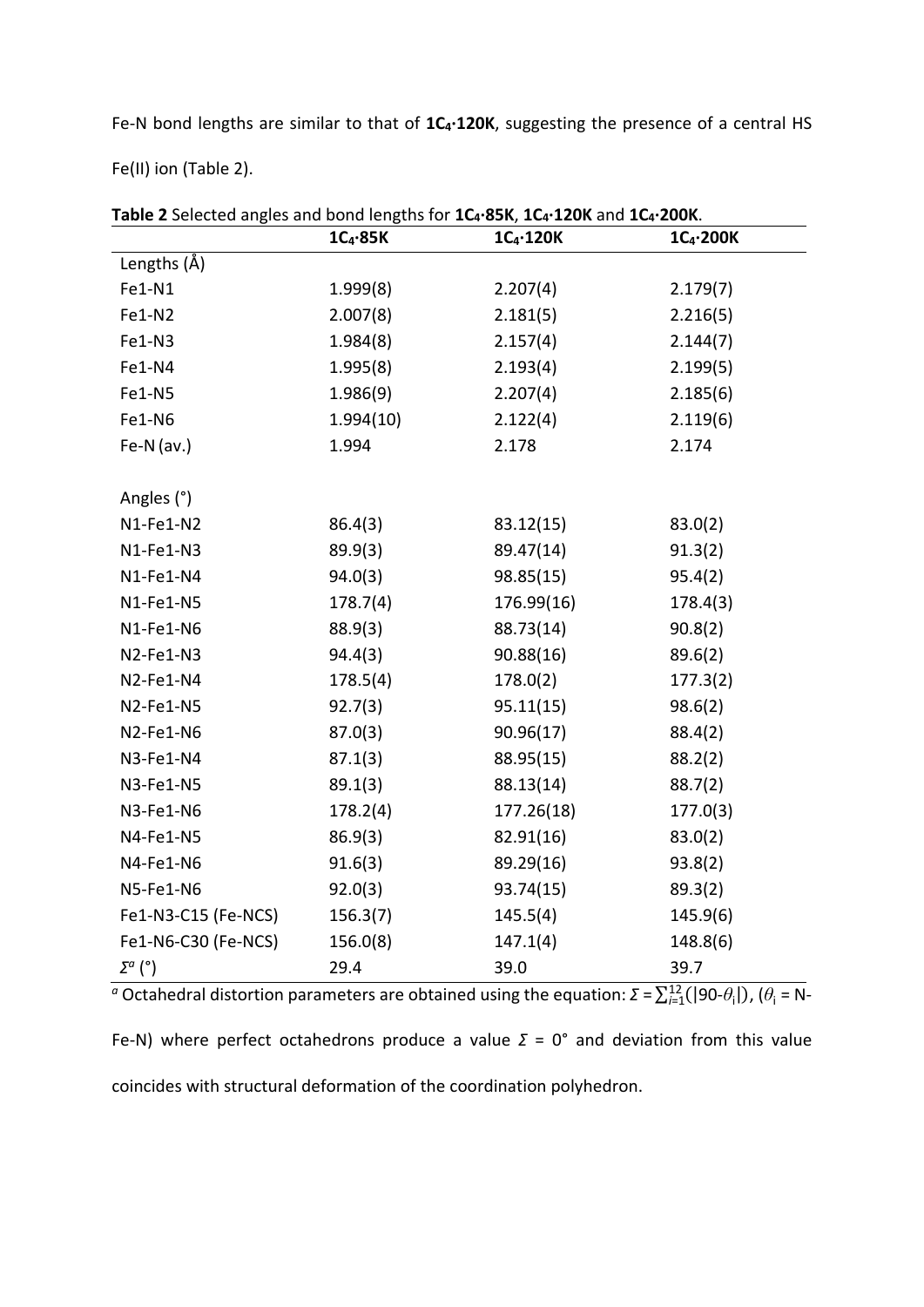1C<sub>4</sub>·85K has a distorted octahedral geometry, with an associated octahedral distortion parameter *Σ* = 29.4°. The spin transition in the Fe(II) ions between 85-120 K is accompanied by further deformation of the FeN<sub>6</sub> polyhedron. This is demonstrated by the increase in the parameter *Σ* to 39.0° in **1C4·120K** and 39.7° in **1C4·200K**. 5,35,36 The lack of structural transformation between the 120 and 200 K structures of 1C<sub>4</sub> suggests that the spin transition is mostly complete by 120 K and the vast majority of the Fe(II) centres will be in the thermodynamically stable HS state.



C5-N7 and C6-N7 bond rotation with LS-HS transition

Fig. 2 Structural changes in the LC<sub>4</sub> ligands as the LS to HS conversion takes place in a single crystal of **1C4·85K** (left) and **1C4·120K** (right).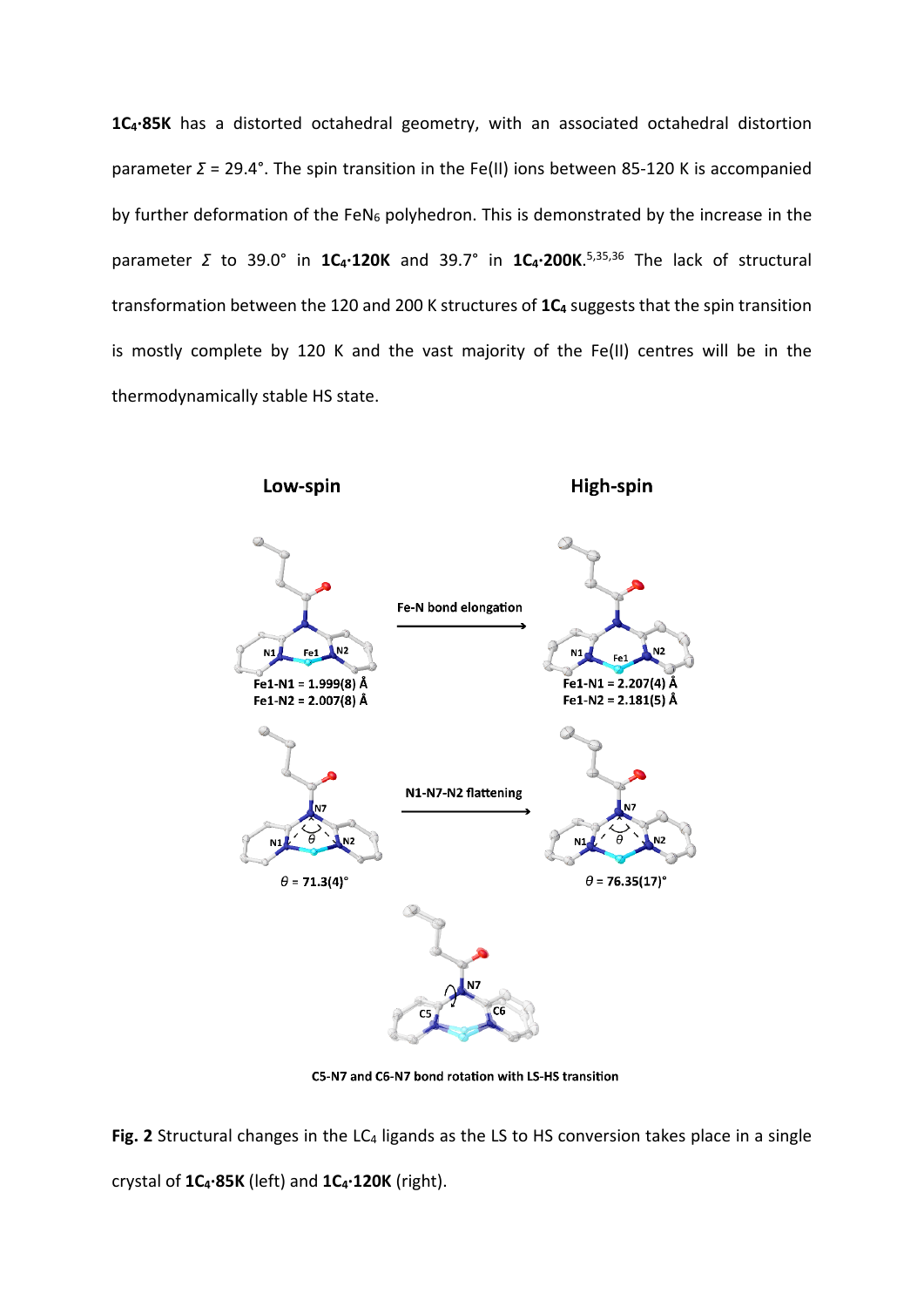The LC4 and NCS- ligands also distort to accommodate the spin transition (Fig. 2). The pyridyl moieties of the ligands rotate about their free axis with the bridging N7 and N8 atoms to accommodate the increasing Fe-N distances for the HS Fe(II) ions. This is manifested by a decrease in the N1-N7-N2 and N4-N8-N5 angles for each ligand unit (Fig. 2). For **1C4·85K** the N1-N7-N2 angle is 71.3(4)°, rising to 76.4(2)° in **1C4·120K**, whilst the N1-Fe1-N2 angle in **1C4·85K** is 86.4(3)° and decreases to 83.1(2)° in **1C4·120K**. In **1C4·200K** the angles reported above are similar to that in **1C4·120K** (N1-N7-N2 = 76.5(3)° and N4-N8-N5 = 76.0(3)°). The Fe-N-C angles, between the central Fe(II) ion and the coordinated SCN group, in **1C4·85K** are 156.0(8) and 156.3(7)° whereas in **1C4·120K** these angles decrease to 145.5(4) and 147.1(4)°, to accommodate the change in spin state, which is a common feature noted by Brooker et al.<sup>37</sup> In 1C<sub>4</sub>·200K the Fe-N-C angles remain similar to that in 1C<sub>4</sub>·120K with values of 145.9(6) and 148.8(6)° (Table 2).

|                                               | $1C_4.85K$ | $1C_4 \cdot 120K$ | $1C_4$ -200K |  |
|-----------------------------------------------|------------|-------------------|--------------|--|
| $\pi \cdot \cdot \pi$ (Å) <sup><i>a</i></sup> | 3.500(5)   | 3.557(3)          | 3.589(4)     |  |
| $O \cdots C$ (Å)                              | 3.138(11)  | 3.116(6)          | 3.127(9)     |  |
| $O \cdot \cdot \cdot H \cdot C$ (°)           | 126.6(6)   | 122.5(1)          | 124.0(5)     |  |
| Fe $\cdots$ Fe (Å) <sup>b</sup>               | 8.3066(6)  | 8.5587(4)         | 8.6178(4)    |  |

**Table 3** Selected intermolecular contact distances for **1C4**.

*a* Minimum pyridyl centroid···centroid distance. <sup>*b*</sup> Minimum distance between Fe atoms.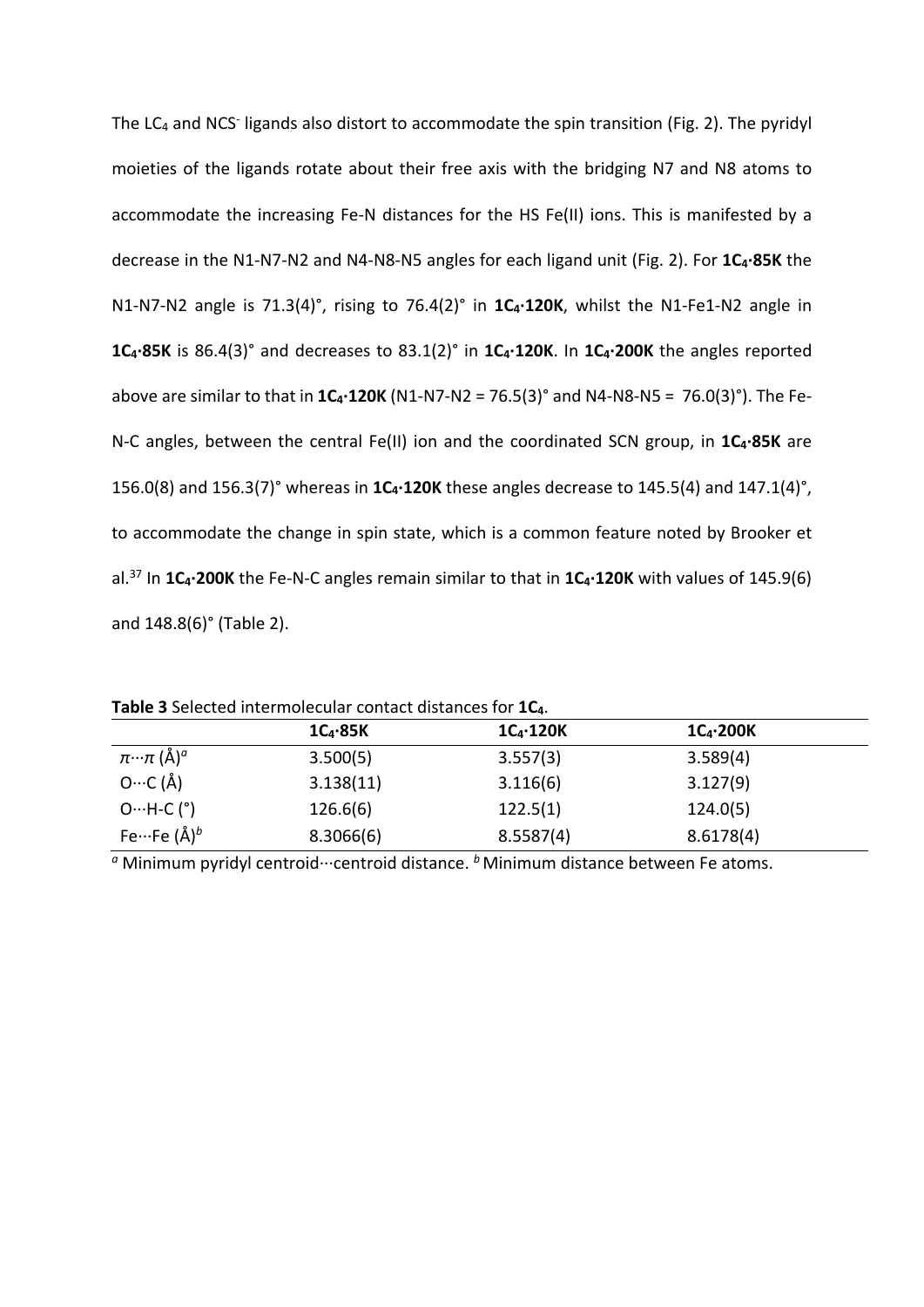

**Fig. 3** a) The centroid···centroid *π*···*π* contact between pyridyl groups of **1C4**. b) 2D sheet of short C-H···O contacts in the *ab* plane between complexes of **1C4**. c) 1D chain of complexes of **1C4·85K** as viewed along the *a* axis. These are representative of the similar interactions seen in **1C4·120K** and **1C4·200K**. Legend: iron, turquoise; nitrogen, blue; carbon, grey; oxygen, red; sulfur, yellow.

Neutral complexes of **1C4·85K** pack via short *π*···*π* contacts between nearby pyridyl moieties, resulting in 1D "chains" of complexes propagating along the *b* axis (Fig. 3a and c). The pyridyl groups of the complexes approach each other in a slightly staggered manner and the associated centroid···centroid distance for **1C<sub>4</sub>·85K** is 3.500(5) Å with the pyridyl groups tightly packed along the *b* axis. This *π*···*π* contact distance gets larger as we increase temperature, with values changing from 3.500(5) Å in **1C4·85K** to 3.557(3) Å in **1C4·120K** and 3.589(4) Å in 1C<sub>4</sub>·200K (Table 3). This results in a diagonal expansion of these 1D chains of complexes along the *bc* plane with a subsequent increase in the unit cell parameters *b* and *c* and a concomitant decrease in *a*. In all of the structures there are short C-H···O contacts between the oxygen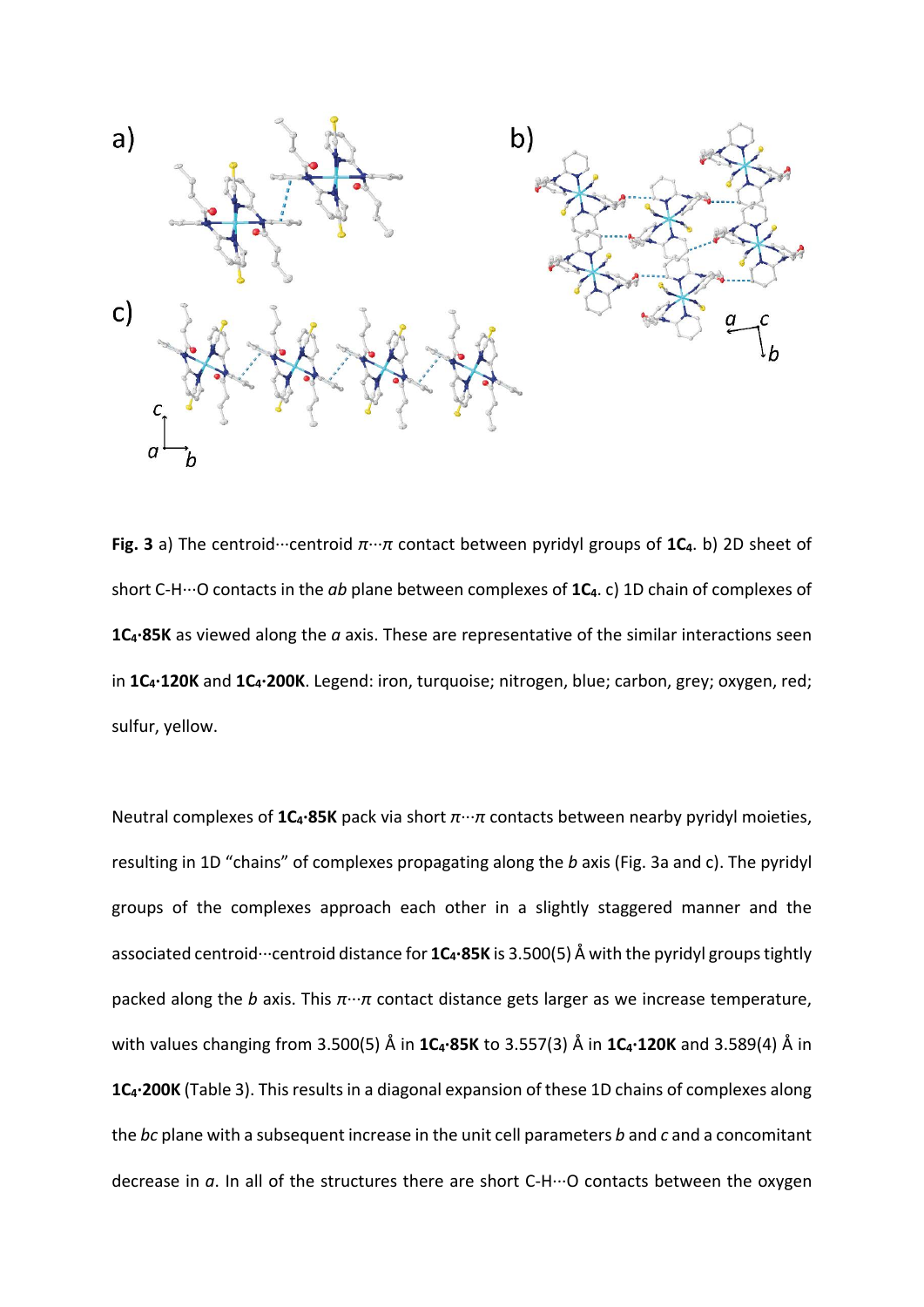atoms of the carbonyl moieties of the  $LC_4$  ligands and the pyridyl C-H groups of a nearby complex (Fig. 3b).38,39 These C-H···O contacts range from 3.138(11) Å in **1C4·85K** to 3.116(6) Å in  $1C_4 \cdot 120K$  and  $3.127(9)$  Å in  $1C_4 \cdot 200K$ . The packing mode of the complexes at all temperatures is almost identical to that of **1C4·85K** apart from the slightly larger intermolecular distances detailed in Table 3; expected given the spin-transition from LS to HS over this temperature range. The C-H···O contacts propagate across the *ab* plane, and in combination with the 1D *π···π* contacts along the *b* axis, form 2D networks of complexes across this crystallographic plane. The alkyl chain tails from each complex extend away from the metal centre in each direction predominantly along the *c* axis. 2D sheets of complexes then stack up the *c* axis and interdigitate their alkyl chain tails to form small regions of hydrophobicity containing aliphatic tails (Fig. 4).



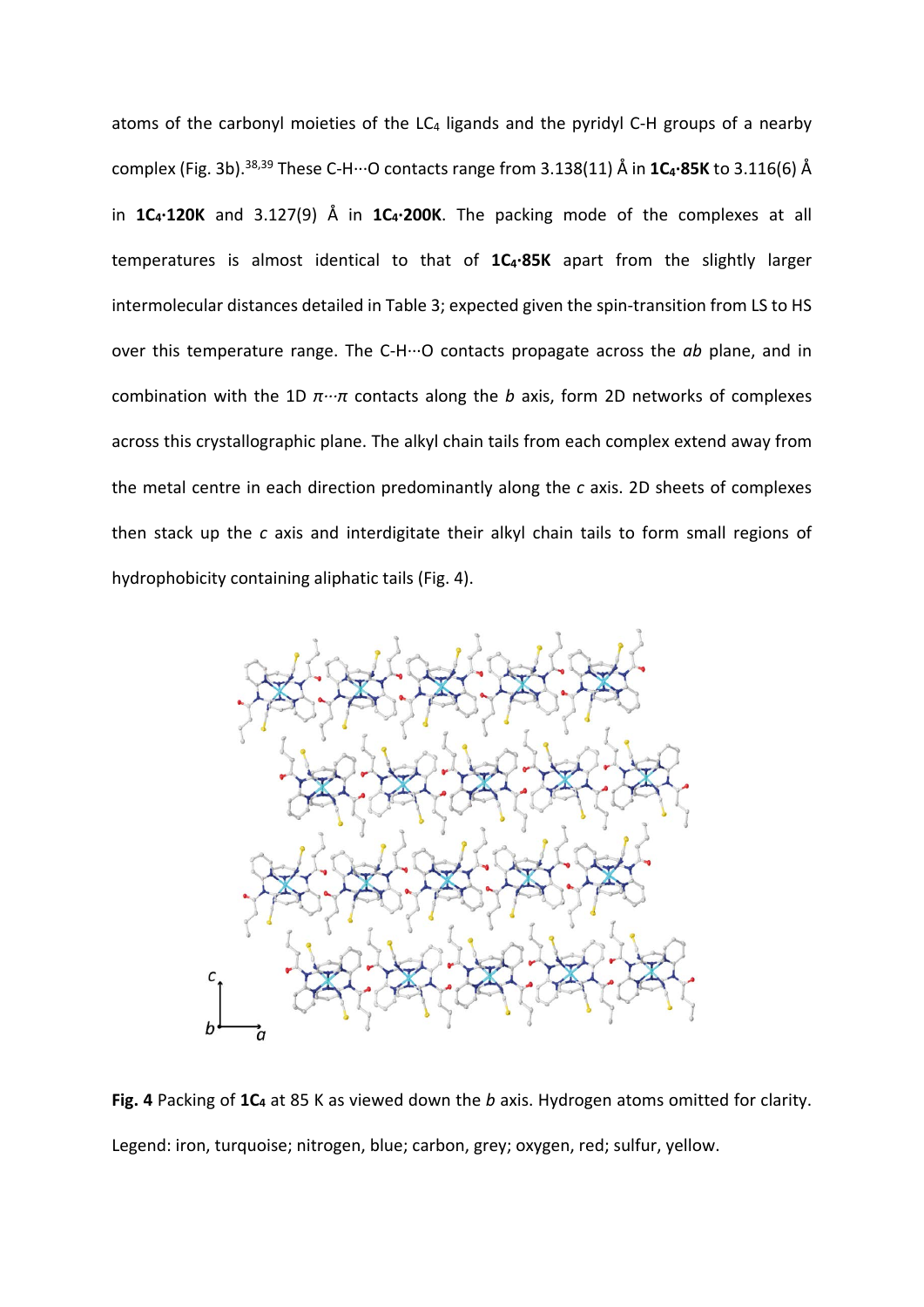Structural description of 1C<sub>10</sub>·85K, 1C<sub>10</sub>·105K and 1C<sub>10</sub>·140K.

| Parameters                                                                                     | $1C_{10}$ ·85K            | $1C_{10}$ ·105K           | $1C_{10}$ 140K            |
|------------------------------------------------------------------------------------------------|---------------------------|---------------------------|---------------------------|
| Formula                                                                                        | $C_{42}H_{54}FeN_8O_2S_2$ | $C_{42}H_{54}FeN_8O_2S_2$ | $C_{42}H_{54}FeN_8O_2S_2$ |
| $M_r$                                                                                          | 822.90                    | 822.90                    | 822.90                    |
| Cryst syst                                                                                     | monoclinic                | monoclinic                | monoclinic                |
| Space group                                                                                    | P2 <sub>1</sub> /c        | P2 <sub>1</sub> /c        | P2 <sub>1</sub> /c        |
| <i>a</i> / Å                                                                                   | 15.9053(5)                | 15.9129(9)                | 16.0010(4)                |
| $b/\text{\AA}$                                                                                 | 8.2351(2)                 | 8.2544(3)                 | 8.5341(2)                 |
| $c/\text{\AA}$                                                                                 | 17.5640(4)                | 17.5843(9)                | 17.4294(5)                |
| $\alpha$ / $\degree$                                                                           | 90                        | 90                        | 90                        |
| $\beta$ / $\degree$                                                                            | 115.073(3)                | 114.966(7)                | 115.398(3)                |
| $\gamma/$ °                                                                                    | 90                        | 90                        | 90                        |
| $V/\AA$ <sup>3</sup>                                                                           | 2083.78(11)               | 2093.9(2)                 | 2150.02(11)               |
| T/K                                                                                            | 85                        | 105                       | 140                       |
| Z                                                                                              | $\overline{2}$            | $\overline{2}$            | $\overline{2}$            |
| $\rho_{\rm{calcd}}/$ g.cm <sup>-3</sup>                                                        | 1.312                     | 1.305                     | 1.271                     |
| $\lambda$ / Å                                                                                  | 0.71073                   | 0.71073                   | 0.71073                   |
| No. of indep reflns                                                                            | 4789                      | 4816                      | 4937                      |
| No. reflns with $1 > 2\sigma(1)$                                                               | 4300                      | 4156                      | 4517                      |
| No. of params                                                                                  | 251                       | 251                       | 251                       |
| No. of restraints                                                                              | $\mathbf 0$               | $\pmb{0}$                 | $\mathbf 0$               |
| Final R1 <sup><math>\alpha</math></sup> , wR2 <sup><math>b</math></sup> , ( $l > 2\sigma(l)$ ) | 0.0278, 0.0683            | 0.0348, 0.0805            | 0.0332, 0.0745            |
| R1 <sup><math>a</math></sup> , wR2 <sup><math>b</math></sup> (all data)                        | 0.0327, 0.0702            | 0.0434, 0.0843            | 0.0387, 0.0768            |
| Goodness of fit                                                                                | 1.046                     | 1.034                     | 1.073                     |
| Largest residuals / e $\AA^{-3}$                                                               | 0.369                     | 0.475                     | 0.327                     |

**Table 4** Crystallographic parameters and refinement information for **1C10·85K**, **1C10·105K** and **1C10·140K**.

 ${}^{\alpha}$ R1 =  $\sum ||F_0|$ - $|F_c||/\sum F_0$ ,  ${}^{\beta}$ wR2={ $\sum [w(F_0^2 \sum F_c^2)^2]/\sum [w(F_0^2)]\}^{1/2}$ 

Variable temperature crystallography was performed at 85K (1C<sub>10</sub>·85K), 105 K (1C<sub>10</sub>·105K) and 140 K (1C<sub>10</sub>·140K) on the same single crystal of 1C<sub>10</sub> in a similar vein to that reported above for **1C4**. **1C10·85K**, **1C10·105K** and **1C10·140K** are in the monoclinic space group *P*21/*c* (Table 4). The *trans*-[Fe<sup>II</sup>(LC<sub>10</sub>)<sub>2</sub>(NCS)<sub>2</sub>] molecular structure of the complex is similar to that of  $1C_4$  (Fig. S2) with an identical coordination sphere and steric arrangement of the ligands, differing only in the length of the alkyl chain tail. In **1C10·85K**, **1C10·105K** and **1C10·140K** the asymmetric unit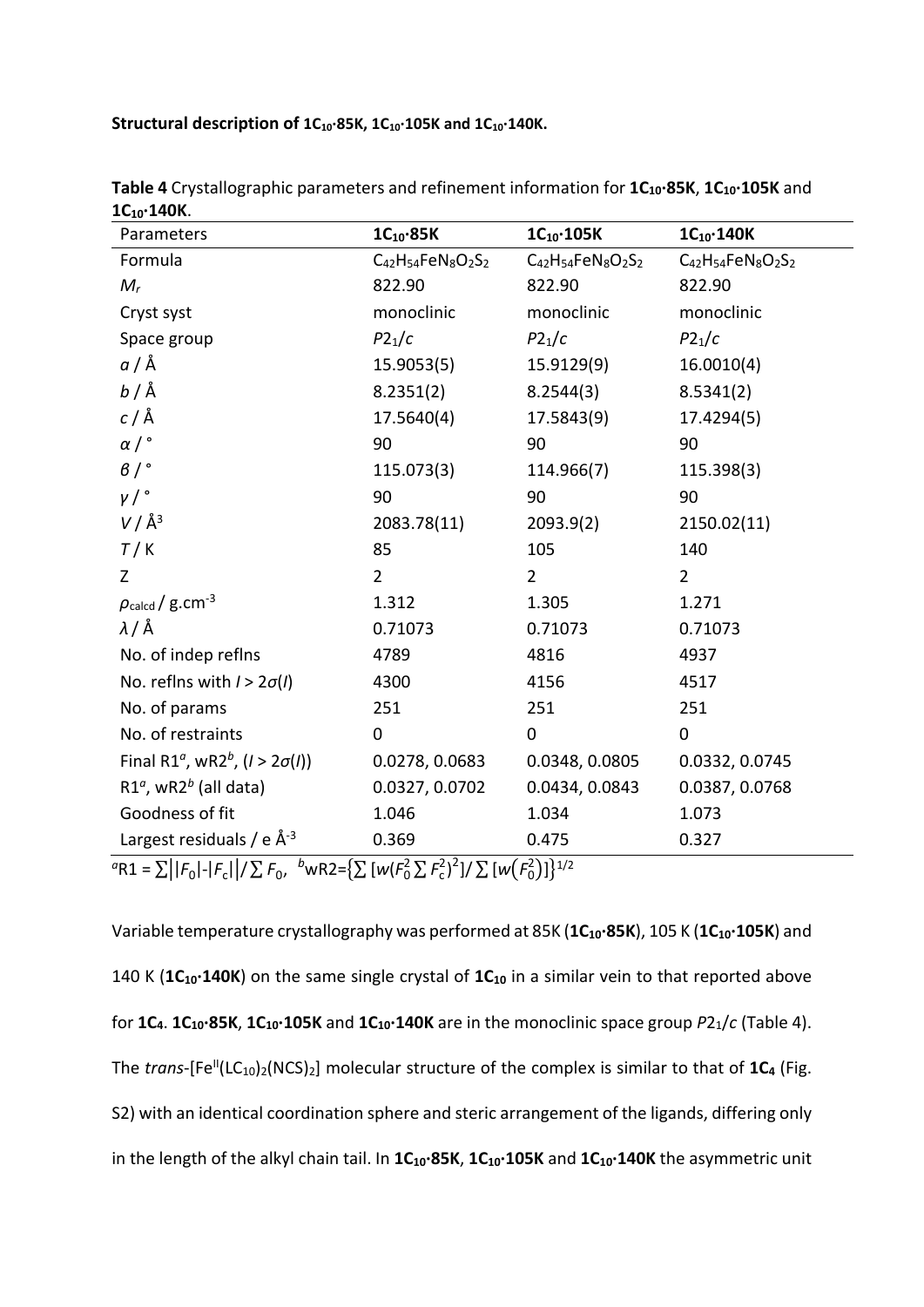contains one half of the molecular unit, with an inversion centre located on the central Fe(II) ion. The unit cells for 1C<sub>10</sub>·85K, 1C<sub>10</sub>·105K and 1C<sub>10</sub>·140K are shown in Figs. S3, S4 and S5, respectively. It is clear that the central Fe(II) ion is low-spin in  $1C_{10}$ ·85K and  $1C_{10}$ ·105K, with average Fe-N bond lengths of 1.979, 1.982 Å respectively (Table 5). The significantly larger average Fe-N bond length of 2.172 Å found in 1C<sub>10</sub>·140K (Table 5) suggests that the system is completely HS at 140 K and that a relatively abrupt spin-transition between 105 K and 140 K must occur. The molecular units of  $1C_{10}$ ·85K,  $1C_{10}$ ·105K and  $1C_{10}$ ·140K have a distorted octahedral geometry with *Σ* = 28.4°, 28.5° and 35.1° respectively, supporting the conclusion of a spin-transition between 105 K and 140 K.

The packing in **1C10·85K**, **1C10·105K** and **1C10·140K** is directed by the same short contacts as **1C4** (Table 6 and Figs. S6 and S7). Intermolecular *π···π* contacts along the *b* axis are 3.5670(10), 3.5770(13) and 3.6336(11) Å (Fig. S6), while the shortest C-H $\cdots$ O contacts are 3.115(1), 3.121(2) and 3.144(2) Å for **1C10·85K**, **1C10·105K** and **1C10·140K** respectively (Table 6 and Fig. S7). The similarity in packing between the LS structures of  $1C_{10}$ ·85K and  $1C_{10}$ ·105K is expected and the 2D networks of complexes formed through the intermolecular contacts are separated by their *trans* alkyl chain tails, which extend mostly down the *a* axis to form layers in the *bc* plane, where the 2D sheets of complexes are between two regions of hydrophobic alkyl chains (Fig. 5).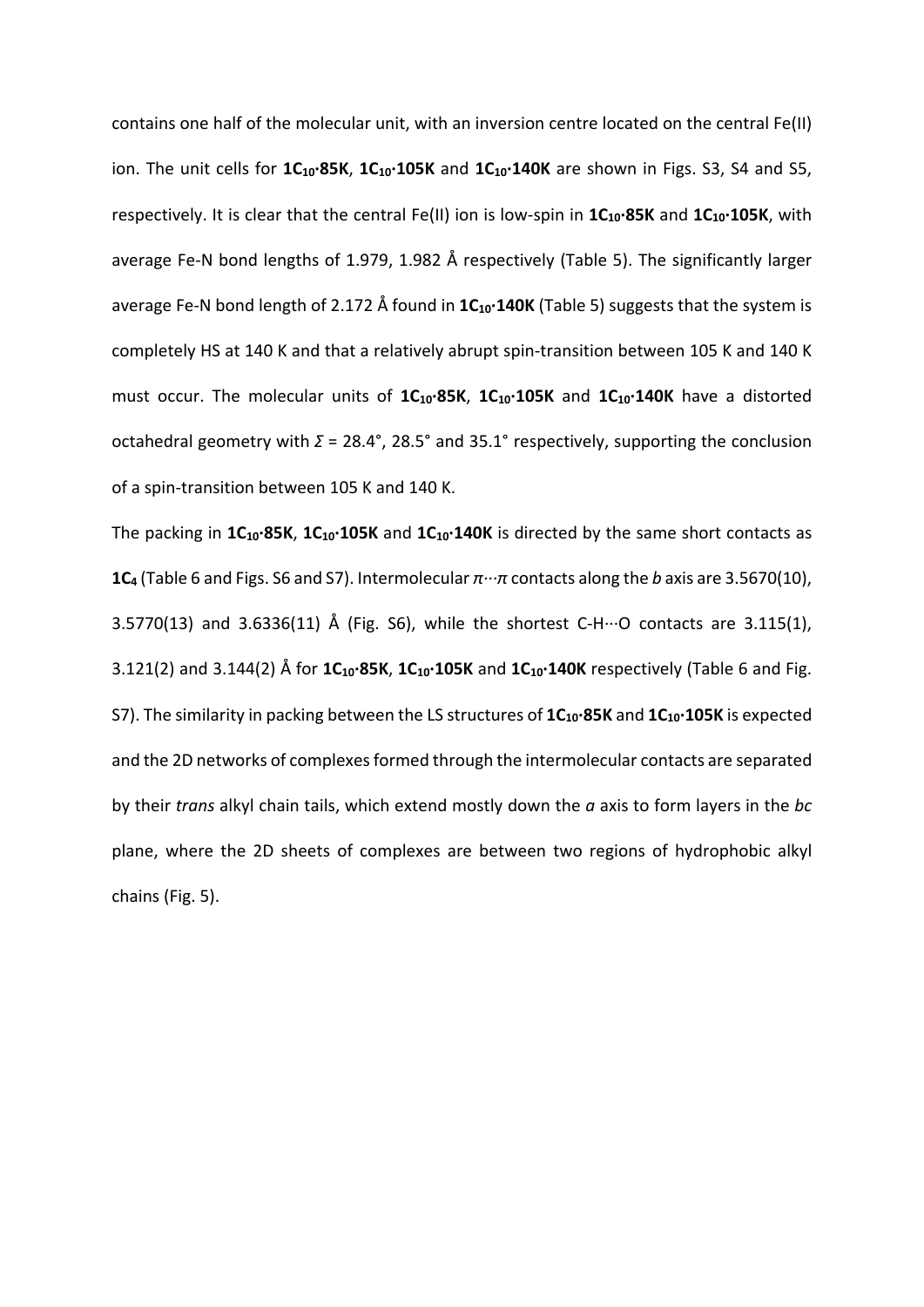|                | $1C_{10}$ ·85K | $1C_{10}$ ·105K | $1C_{10}$ ·140K |
|----------------|----------------|-----------------|-----------------|
| Lengths (Å)    |                |                 |                 |
| Fe1-N1         | 1.996(1)       | 1.997(1)        | 2.215(1)        |
| Fe1-N2         | 1.979(1)       | 1.983(1)        | 2.183(1)        |
| Fe1-N3         | 1.963(1)       | 1.965(1)        | 2.117(1)        |
| Fe1-N1'        | 1.996(1)       | 1.997(1)        | 2.215(1)        |
| Fe1-N2'        | 1.979(1)       | 1.983(1)        | 2.183(1)        |
| Fe1-N3'        | 1.963(1)       | 1.965(1)        | 2.117(1)        |
| Fe-N $(av.)$   | 1.979          | 1.982           | 2.172           |
|                |                |                 |                 |
| Angles (°)     |                |                 |                 |
| N1-Fe1-N2      | 87.00(4)       | 86.98(5)        | 83.37(4)        |
| N1-Fe1-N3      | 86.92(4)       | 93.15(5)        | 92.10(4)        |
| $N1$ -Fe1-N1'  | 180.00         | 180.00          | 180.00          |
| N1-Fe1-N2'     | 93.00(4)       | 93.02(5)        | 96.63(4)        |
| N1-Fe1-N3'     | 86.92(4)       | 86.85(5)        | 87.90(4)        |
| N2-Fe1-N3      | 86.92(4)       | 90.96(5)        | 90.04(4)        |
| N2-Fe1-N1'     | 93.00(4)       | 93.02(5)        | 96.63(4)        |
| N2-Fe1-N2'     | 180.00         | 180.00          | 180.00          |
| N2-Fe1-N3'     | 88.98(4)       | 89.04(5)        | 89.97(4)        |
| N3-Fe1-N1'     | 86.92(4)       | 86.95(5)        | 87.90(4)        |
| N3-Fe1-N2'     | 88.99(4)       | 89.04(5)        | 89.97(4)        |
| N3-Fe1-N3'     | 180.00         | 180.00          | 180.00          |
| $N1'$ -Fe1-N2' | 87.00(4)       | 86.98(5)        | 83.37(4)        |
| $N1'$ -Fe1-N3' | 93.08(4)       | 93.15(5)        | 92.10(4)        |
| N2'-Fe1-N3'    | 91.01(4)       | 90.96(5)        | 90.03(4)        |
| Fe1-N3-C21     | 158.40(9)      | 158.62(12)      | 150.26(11)      |
| $\Sigma^a$ (°) | 28.4           | 28.5            | 35.05           |

**Table 5** Selected bond lengths and angles for **1C10·85K**, **1C10·105K** and **1C10·140K**.

 $^a$  Octahedral distortion parameters are obtained using the equation:  $\Sigma = \sum_{i=1}^{12} (|90-\theta_i|)$ ,  $(\theta_i = N-$ Fe-N) where perfect octahedrons produce a value *Σ* = 0° and deviation from this value coincides with structural deformation of the coordination polyhedron.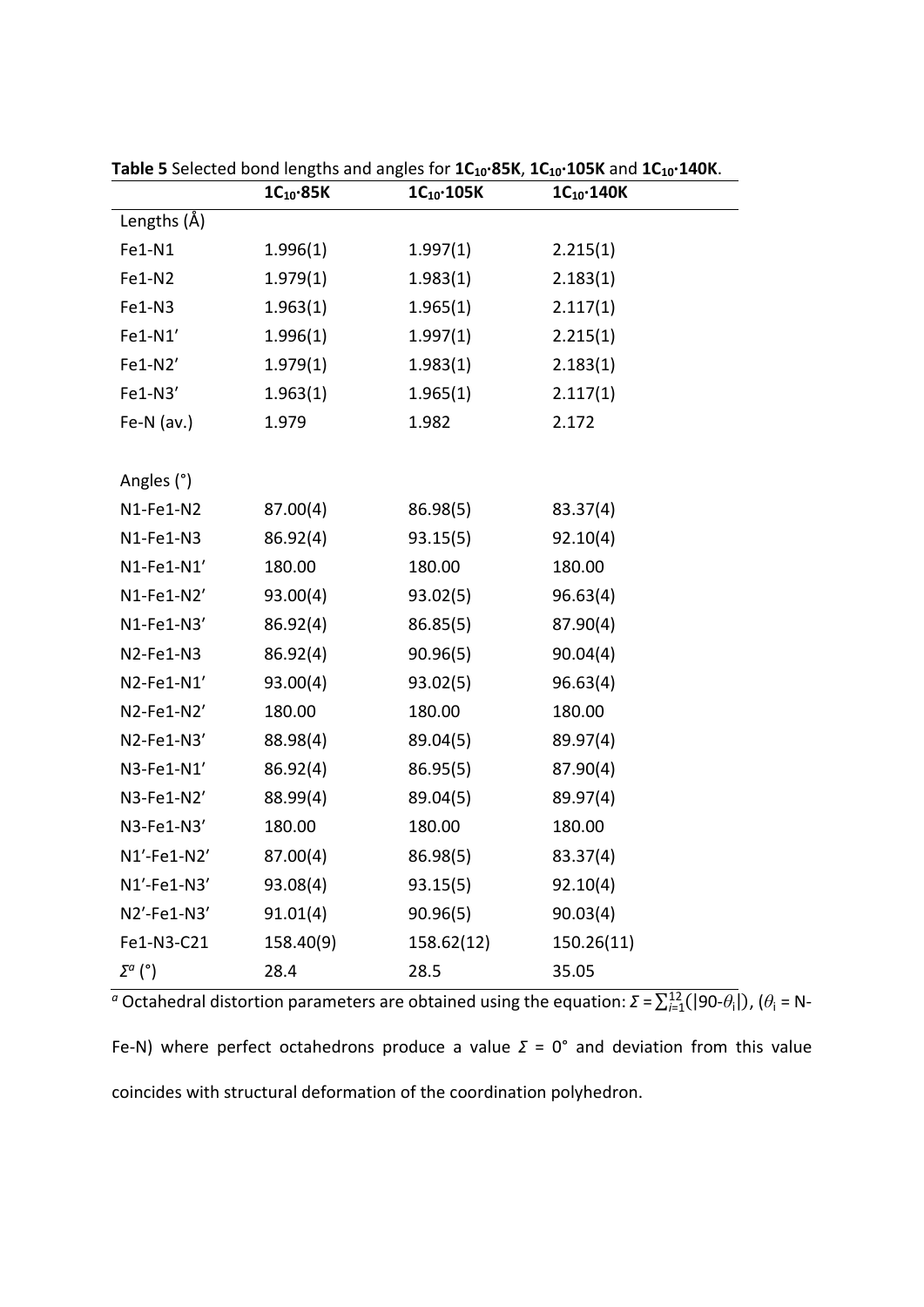

Fig. 5 Packing of 1C<sub>10</sub>·105K as viewed down the *b* axis. Hydrogen atoms omitted for clarity. Legend: iron, turquoise; nitrogen, blue; carbon, grey; oxygen, red; sulfur, yellow. The packing in **1C10·105K** is similar to that of **1C10·85K** and **1C10·140K**

|                                        | $1C_{10}$ -85K | $1C_{10}$ 105K | $1C_{10}$ $\cdot$ 140K |  |
|----------------------------------------|----------------|----------------|------------------------|--|
| $\pi \cdot \cdot \pi$ (Å) <sup>a</sup> | 3.5670(10)     | 3.5770(13)     | 3.6336(11)             |  |
| O…C $(\AA)^b$                          | 3.115(1)       | 3.121(2)       | 3.144(2)               |  |
| O…H-C $({}^{\circ})^b$                 | 130.20(7)      | 130.37(9)      | 125.78(8)              |  |
| Fe $\cdots$ Fe (Å) <sup>c</sup>        | 8.2351(2)      | 8.2544(3)      | 8.5341(2)              |  |
| Fe $\cdots$ Fe (Å) <sup>d</sup>        | 15.1219(6)     | 15.1476(13)    | 15.1845(5)             |  |
|                                        |                |                |                        |  |

**Table 6** Selected intermolecular contact distances for **1C10**.

*<sup>a</sup>* Minimum contact distances between intermolecular pyridyl moieties taken between centroids. <sup>b</sup> Shortest interatomic O···C contacts between nearby carbonyls and pyridyl rings. <sup>c</sup>Minimum contact distance between Fe atoms. <sup>*d*</sup>Shortest Fe…Fe contacts between molecules in parallel 2D networks separated by alkyl chain regions.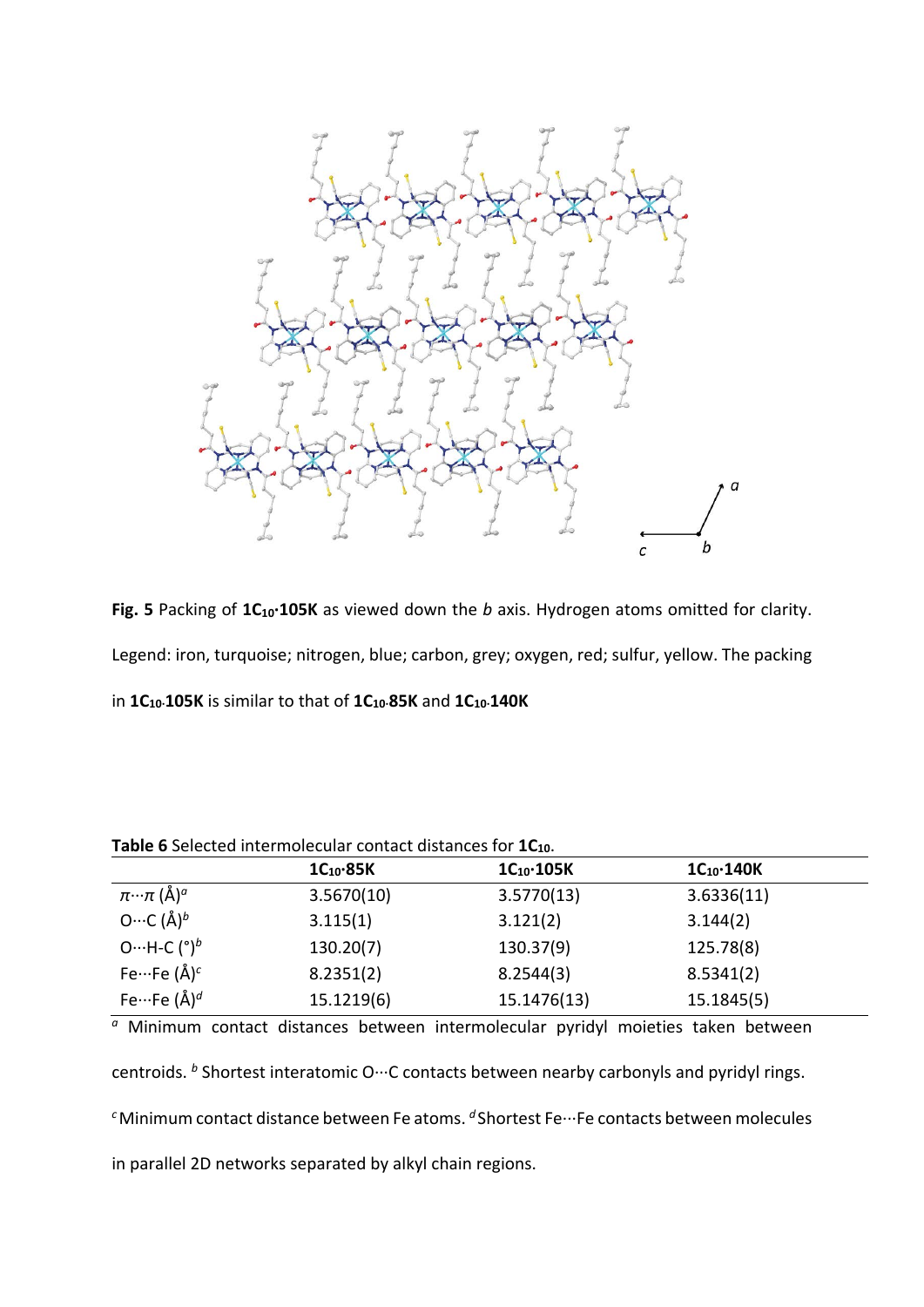The only significant difference between the LS (**1C10·85K** and **1C10·105K**) and HS (**1C10·140K**) structures are the larger interatomic distances associated with the *π···π* contacts, C-H···O contacts and Fe···Fe distances, which are larger in **1C10·140K** than in **1C10·105K** and **1C10·85K** as expected (Table 6). In 1C<sub>10</sub> at all temperatures the 2D networks of LS Fe(II) centres are separated by alkyl chains along the *a* axis (Figs. S3-S5 and Figs. S8-10), with the LS and HS structures of  $1C_{10}$  packing identically (Fig. 6)



Fig. 6 Overlay of the LS (blue) and HS (orange) asymmetric units of 1C<sub>4</sub> (left) and 1C<sub>10</sub> (right). Hydrogen atoms omitted for clarity. Structures were overlaid using the atomic coordinates of the FeN $_6$  cores in Olex2.<sup>31,32</sup>

For LS 1C<sub>10</sub>·105K the Fe-N-C angles of the coordinated NCS<sup>-</sup> anion are 158.62(12)°, whereas for HS **1C10·140K** these angles decrease to 150.26(11)°. These changes in the Fe-NCS angles of *trans* isomers are in-line with the observations in **1C4** and are in agreement with the analysis of *trans*-[Fe<sup>II</sup>(Rdpt)<sub>2</sub>(NCX)<sub>2</sub>] complexes (Rdpt = 4-(R)-3,5-di(2-pyridinyl)-4H-1,2,4triazole,  $X = S$ , Se or BH<sub>3</sub>) performed by Rodríguez-Jiménez and Brooker.<sup>37</sup> Although there may be a relationship between the Fe-NCS angle and the spin state or even the SCO activity of the heteroleptic complexes of this sort, it remains unclear whether this is applicable to all systems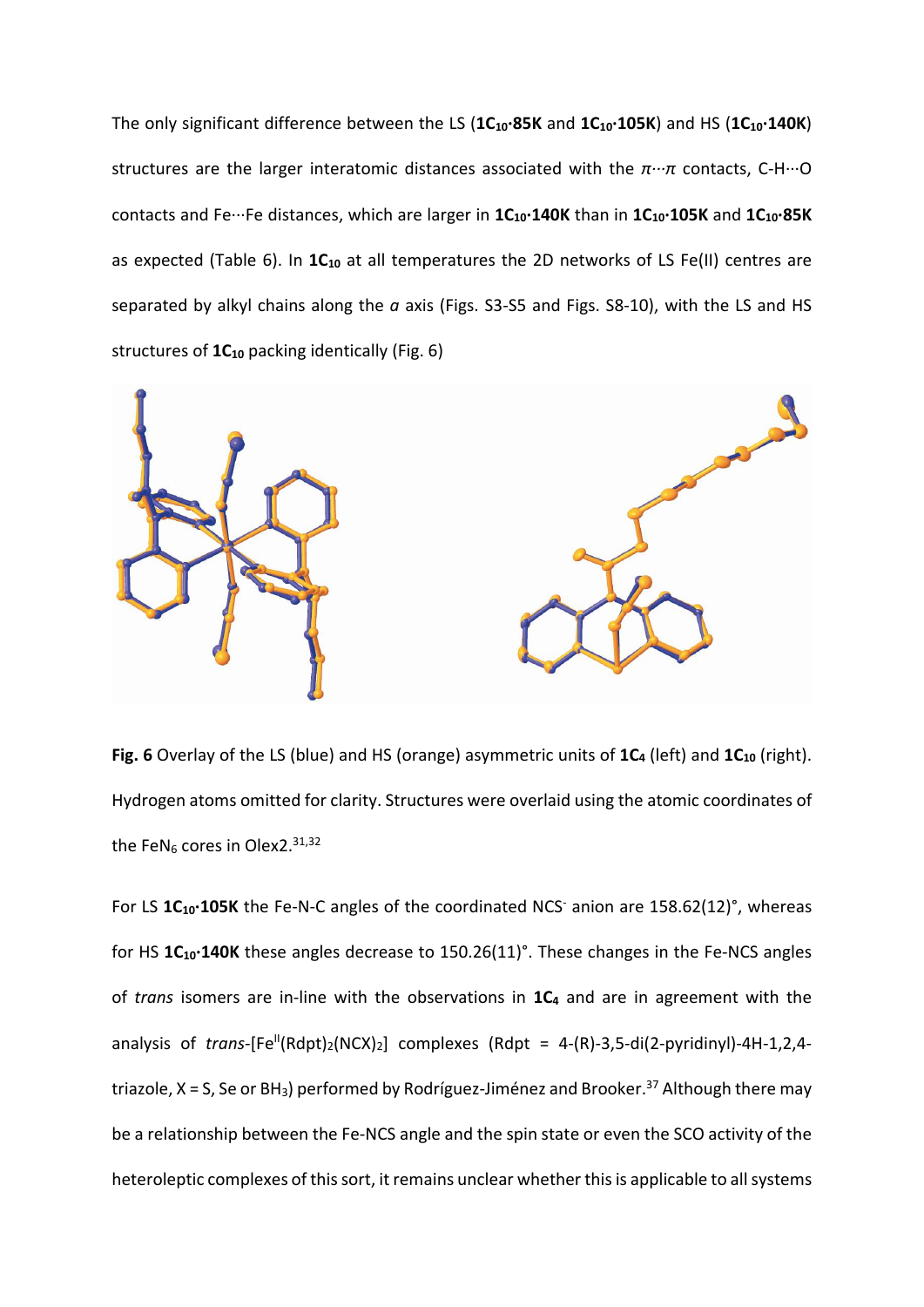with the general formula *cis/trans*-[Fe<sup>II</sup>(Rdpa)<sub>2</sub>(NCX)<sub>2</sub>]. The following coordination compounds: *trans*-[Fe(bdpp)(NCS)<sub>2</sub>] (bdpp = bis(2',2"-dipyridylamine)pyrimidine),<sup>40</sup> *cis*- $[Fe^{II}(DDE)_{2}(NCSe)_{2}]$  (DDE =  $N^{2}$ , $N^{2}$ , $N^{4}$ , $N^{4}$ -tetraethyl- $N^{6}$ , $N^{6}$ -di(pyridin-2-yl)-1,3,5-triazine-2,4,6triamine),<sup>41</sup> *trans*-[Fe<sup>II</sup>(DPPyT)(NCS)<sub>2</sub>] and *trans*-[Fe<sup>II</sup>(DPPyT)(NCSe)<sub>2</sub>] (DPPyT = 1-[4,6bis(dipyridin-2-ylamino)-1,3,5-triazin-2-yl]pyridin-4(1*H*)-one) <sup>14</sup> do not show a consistent decrease in the Fe-NCX angles with the transition from LS to HS in these SCO-active complexes. This suggests that the distortion of the Fe-NCS angles in 1C<sub>4</sub> and 1C<sub>10</sub> between the LS and HS states may be relevant only to the systems reported here. Overall it is clear from the variable temperature crystallographic studies that both complexes undergo a spintransition between 85 K and 120 K for 1C<sub>4</sub> and between 105 K and 140 K for 1C<sub>10</sub>.

## **Magnetic studies**

From the crystallographic data is it clear that we would expect a spin-transition between 85 K and 120 K for 1C<sub>4</sub> and between 105 K and 140 K for 1C<sub>10</sub>. To confirm this variable temperature magnetic susceptibility measurements were obtained on single crystals of **1C4** and 1C<sub>10</sub> down to 50 K at a heating/cooling rate of 5 K min<sup>-1</sup> in an applied DC field of 0.1 T (Fig. 7). The single crystals were removed from the mother liquor and dried in air momentarily before being analysed so that oxidation or decomposition was minimised. Upon cooling from 300 K,  $1C_4$  has a  $\chi_M T$  value of 3.50 cm<sup>3</sup> mol<sup>-1</sup> K down to 175 K, corresponding to a fully HS Fe(II) system. Below 175 K the  $\chi_M T$  value decreases slightly to *ca*. 3.30 cm<sup>3</sup> mol<sup>-1</sup> K at 150 K before a small plateau region is established down to 140 K. An abrupt spin transition then occurs between 140 and 100 K as the value of  $\chi_M T$  decreases from 3.25 to 0.13 cm<sup>3</sup> mol<sup>-1</sup> K, which signifies an almost quantitative LS population of Fe(II) centres. The value of  $\chi_M T$  then subtly decreases to 0.09 cm<sup>3</sup> mol<sup>-1</sup> K at 50 K. To check for thermal hysteresis, the samples were then reheated from 50 K. Upon heating, the  $\chi_M T$  value rises gradually, reaching 0.45 cm<sup>3</sup> mol<sup>-1</sup> K at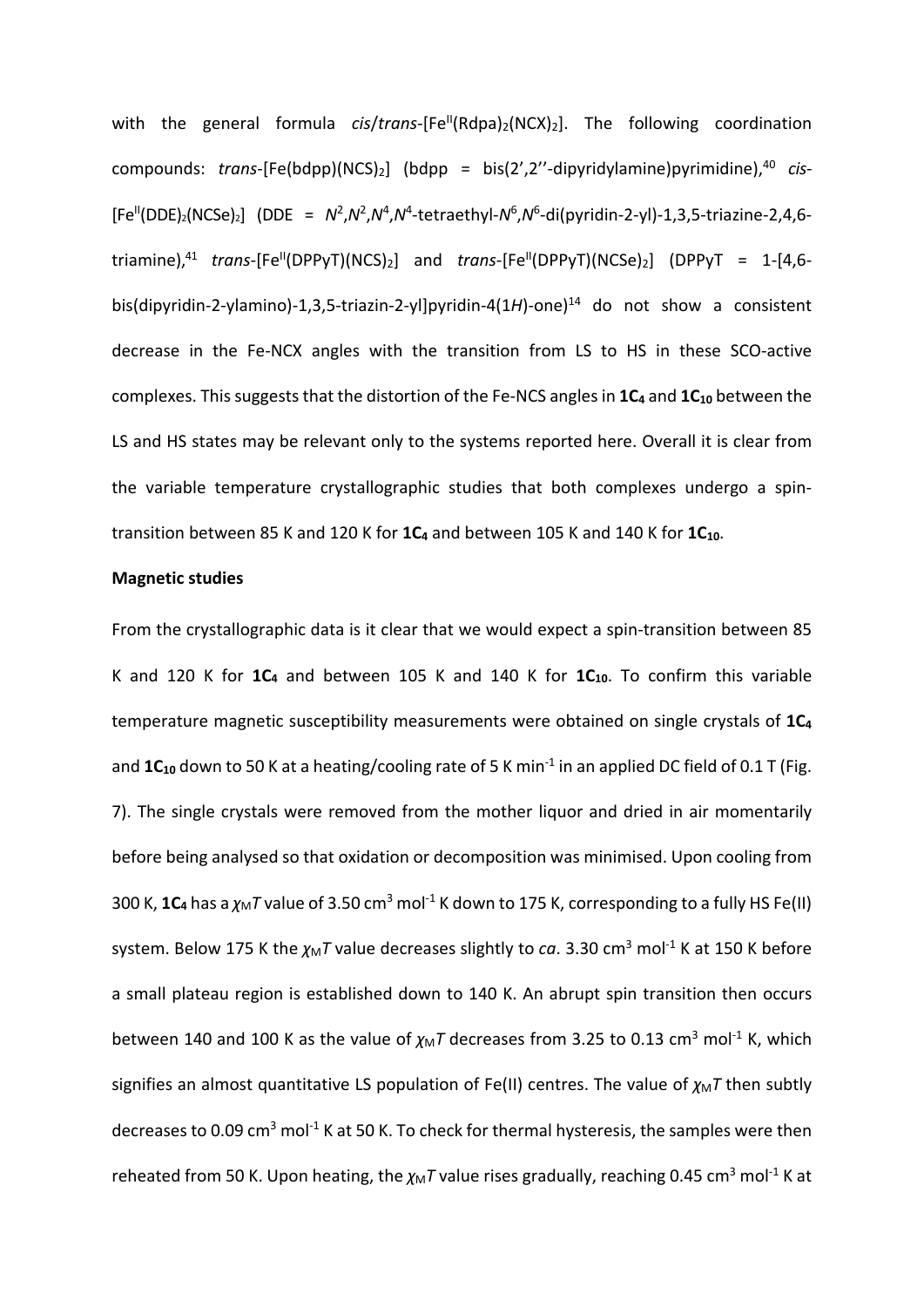122 K. An abrupt spin transition then occurs between 122 and 146 K and the value of  $\chi_M T$ reaches 3.22 cm<sup>3</sup> mol<sup>-1</sup> K. This value increases to 3.51 cm<sup>3</sup> mol<sup>-1</sup> K at 200 K where it plateaus and the HS state is restored (Fig. 7 top). The SCO in  $1C_4$  is consistent with the crystallographic studies (see above) and shows thermal hysteresis with  $\sqrt{I_{1/2}}$  = 121 K and  $\sqrt{\frac{I_{1/2}}{I_{1/2}}}$  = 134 K, giving a thermal hysteresis width (Δ*T*) of 13 K. The observation of thermal hysteresis in **1C4** is surprising as the single crystal structure does not show a temperature-dependent crystallographic phase change from *Pna*21, which often accompanies thermal hysteresis in the SCO transition temperature  $(T_{1/2})$ .<sup>42</sup> However, it is possible that the hysteresis in this instance is a collective response due to long-range elastic interactions.



**Fig. 7**  $\chi_M$ *T* vs. *T* plots for single crystals of 1C<sub>4</sub> and 1C<sub>10</sub> at a heating rate of 5 K min<sup>-1</sup> in a 0.1 T external DC field. The red arrow indicates the heating direction and the blue arrow the cooling direction.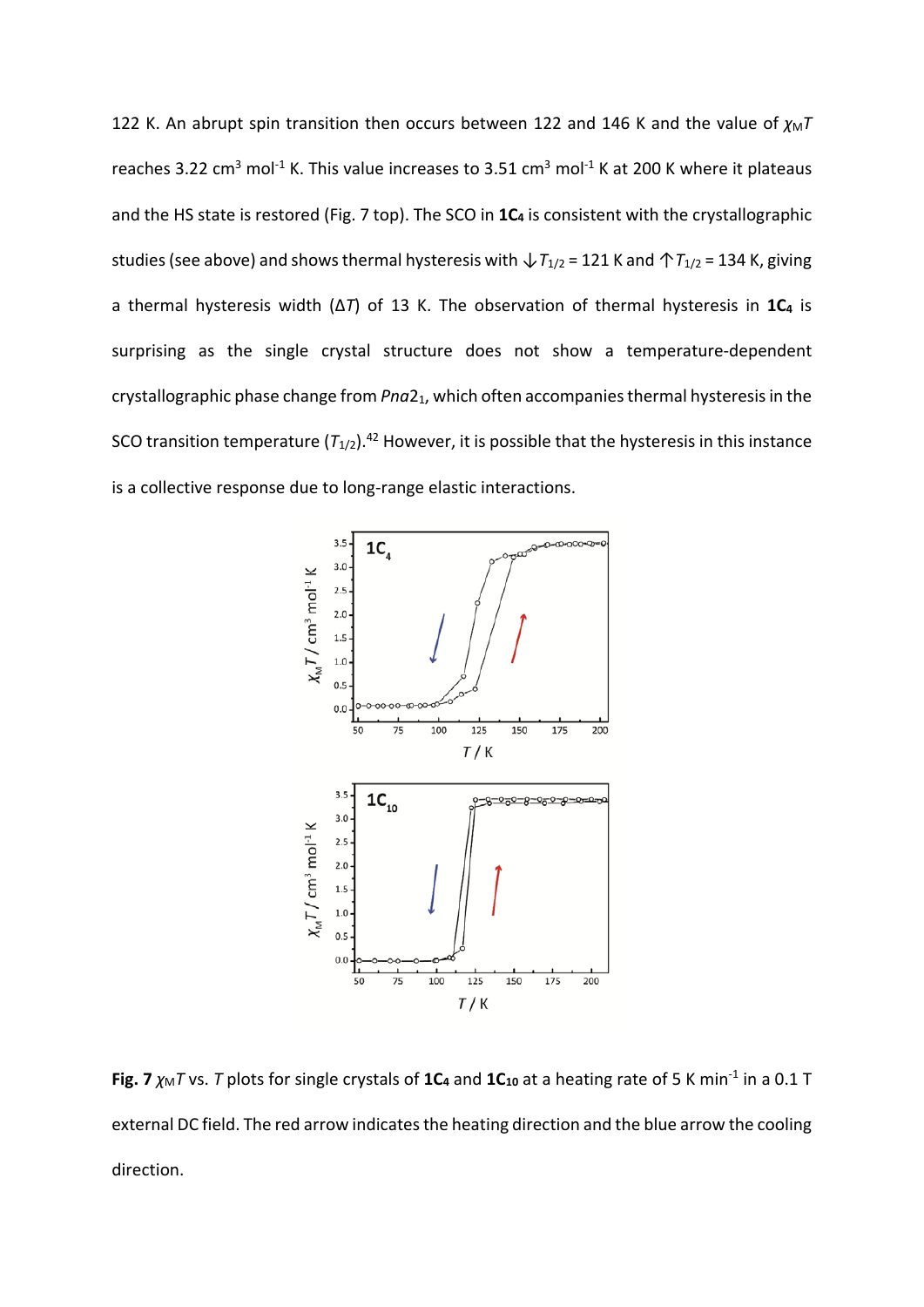**1C<sub>10</sub>** has a  $\chi_M T$  value of 3.37 cm<sup>3</sup> mol<sup>-1</sup> K at 200 K which is expected of a HS Fe(II) system. The value of  $\chi_M T$  then decreases slightly to 3.24 cm<sup>3</sup> mol<sup>-1</sup> K at 123 K before abruptly decreasing to 0.05 cm<sup>3</sup> mol<sup>-1</sup> K at 111 K. A plateau region is then observed down to 50 K with  $\chi_M T$ stabilised at 0.01 cm<sup>3</sup> mol<sup>-1</sup> K. The sample was then heated from 50 K, and the value of  $\chi_M T$ gradually increases to 0.26 cm<sup>3</sup> mol<sup>-1</sup> K by 116 K before abruptly increasing to 3.42 cm<sup>3</sup> mol<sup>-1</sup> K at 125 K. The fully HS system is then stable beyond this temperature (Fig. 7 bottom). The SCO in 1C<sub>10</sub> is thermally hysteretic as was the case with 1C<sub>4</sub>, although the width of the hysteresis is smaller in the former. For  $1C_{10} \downarrow T_{1/2} = 117$  K and  $\uparrow T_{1/2} = 121$  K, giving  $\Delta T = 4$  K, which is 9 K smaller than the 13 K observed in **1C**<sub>4</sub>. As with **1C**<sub>4</sub>, **1C**<sub>10</sub> remains in a single crystallographic space group in the HS and LS states.

#### **Infrared spectroscopy**

Infrared spectra for 1C<sub>4</sub>, 1C<sub>10</sub>, LC<sub>4</sub> and LC<sub>10</sub> can be found in Figs. S11-S13. Infrared spectroscopy was conducted at room temperature on single crystals of 1C<sub>4</sub> and 1C<sub>10</sub>. Both complexes **1C4** and **1C10** contain axial thiocyanate ligands which produce characteristic nitrile absorption bands that occur within two distinct regions depending on the spin state of the central Fe(II) ion due to the vibrational differences between electronic states. For Fe(II) the LS  ${}^{1}A_{1g}$  and HS  ${}^{5}T_{2g}$  ground electronic states are vibrationally discrete, where the longer coordination bonds of the HS species produce weaker bond force constants, thus oscillating at lower frequencies.43–45 For Fe(II) species, the nitrile stretch usually appears at *ca*. 2107 cm-<sup>1</sup> for the LS <sup>1</sup>A<sub>1g</sub> state and between 2040-2070 cm<sup>-1</sup> for the HS <sup>5</sup>T<sub>2g</sub> state.<sup>46</sup> Both **1C**<sub>4</sub> and **1C**<sub>10</sub> exhibit strong IR absorption bands at 2043 and 2046  $cm<sup>-1</sup>$ , respectively, confirming the HS state of both **1C<sub>4</sub>** and **1C<sub>10</sub>** at room temperature consistent with both the crystallographic and magnetic studies.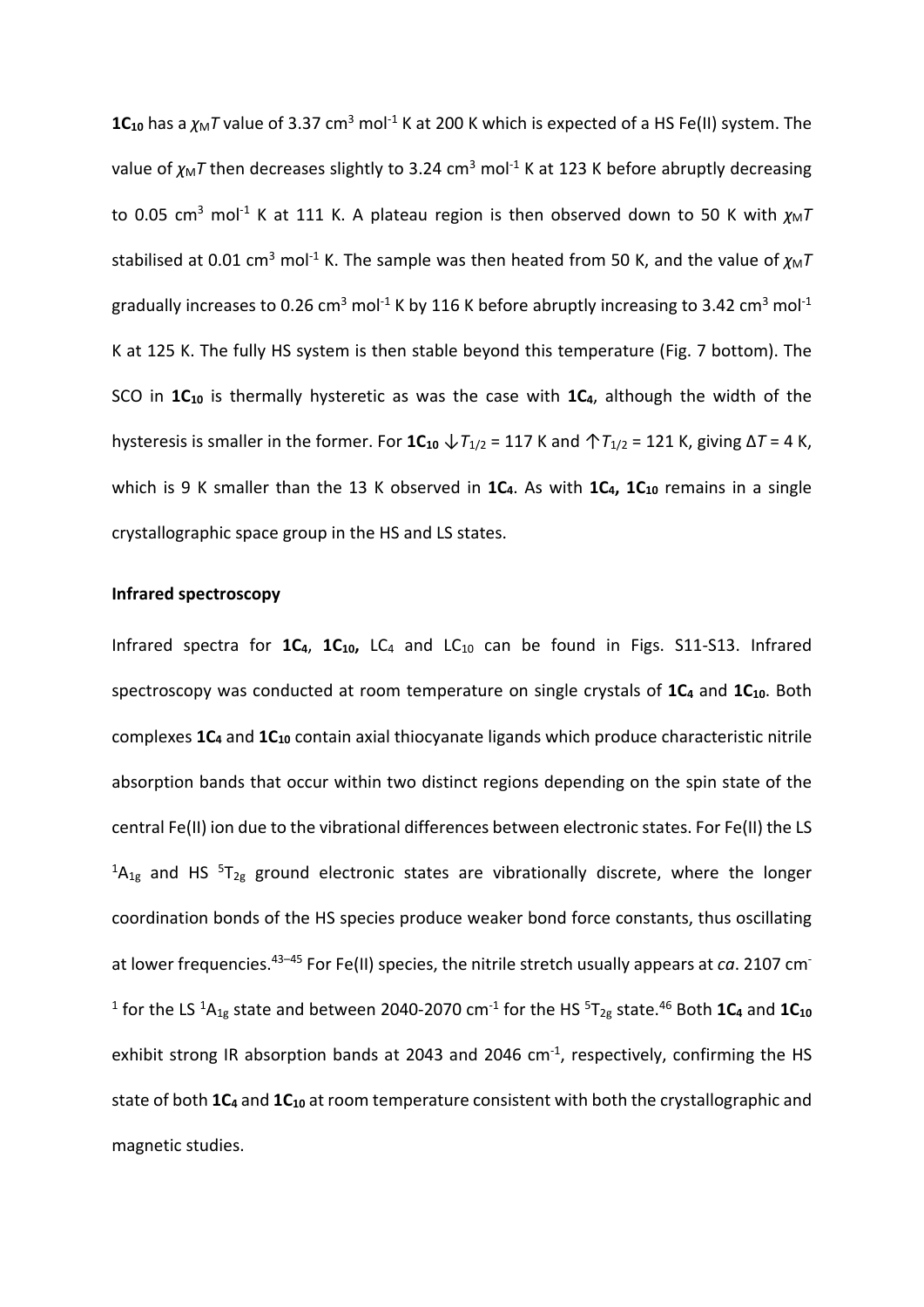### **Conclusions**

Complexes 1C<sub>4</sub> and 1C<sub>10</sub> vary only by the length of their alkyl chain substituents, which has a significant effect on both their structural and magnetic properties. 1C<sub>4</sub> undergoes a quasistepped, semi-abrupt spin-crossover centred at 127.5 K, accompanied by a non-uniform thermal hysteresis where Δ*T* = 13 K. **1C10** undergoes an abrupt spin-crossover centred at 119.0 K and is also accompanied by thermal hysteresis (Δ*T* = 4 K). The inclusion of hydrophobic alkyl chain substituents on Fe(II) complexes did not inhibit spin-crossover behaviour, but rather demonstrated high cooperativity which resulted in hysteretic and abrupt thermal spincrossover in the solid state. This is an encouraging sign for future development of multifunctional materials that might rely on alkyl chains for the incorporation of secondary functionalities such as liquid crystal properties or low-melting point spin-crossover liquids.

### **Acknowledgements**

We thank the EPSRC UK National Crystallography Service at the University of Southampton for the collection of the crystallographic data.<sup>47</sup> IAG and BLG thank the University of Brighton for a PhD studentship award.

### **References**

- 1 M. A. Halcrow, *Chem. Soc. Rev.*, 2011, **40**, 4119–4142.
- 2 M. A. Halcrow, *Chem. Lett.*, 2014, **43**, 1178–1188.
- 3 K. Boukheddaden, M. H. Ritti, G. Bouchez, M. Sy, M. M. Dîrtu, M. Parlier, J. Linares and Y. Garcia, *J. Phys. Chem. C*, 2018, **122**, 7597–7604.
- 4 N. Moliner, A. B. Gaspar, M. C. Muñoz, V. Niel, J. Cano and J. A. Real, *Inorg. Chem.*, 2001, **40**, 3986–3991.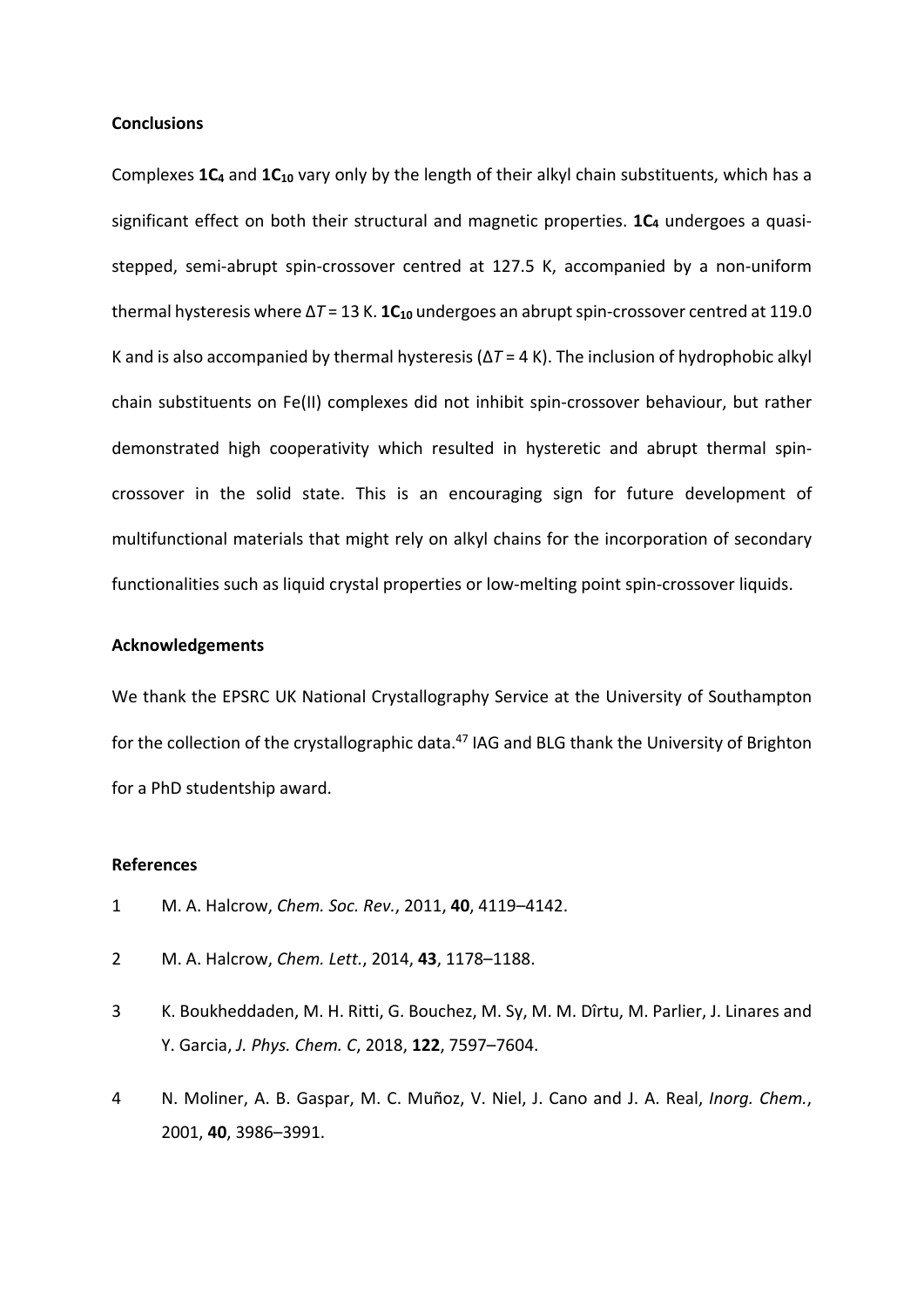- 5 M. Marchivie, P. Guionneau, J.-F. Létard and D. Chasseau, *Acta Crystallogr. Sect. B*, 2005, **61**, 25–28.
- 6 C. Lefter, R. Tan, J. Dugay, S. Tricard, G. Molnár, L. Salmon, J. Carrey, W. Nicolazzi, A. Rotaru and A. Bousseksou, *Chem. Phys. Lett.*, 2016, **644**, 138–141.
- 7 Y. N. Shvachko, D. V Starichenko, A. V Korolyov, A. I. Kotov, L. I. Buravov, V. N. Zverev, S. V Simonov, L. V Zorina and E. B. Yagubskii, *Magnetochemistry*, 2017, **3**, 9.
- 8 Y. N. Shvachko, D. V Starichenko, A. V Korolyov, E. B. Yagubskii, A. I. Kotov, L. I. Buravov, K. A. Lyssenko, V. N. Zverev, S. V Simonov, L. V Zorina, O. G. Shakirova and L. G. Lavrenova, *Inorg. Chem.*, 2016, **55**, 9121–9130.
- 9 T. Jasper-Tönnies, M. Gruber, S. Karan, H. Jacob, F. Tuczek and R. Berndt, *J. Phys. Chem. Lett.*, 2017, **8**, 1569–1573.
- 10 J. Huang, R. Xie, W. Wang, Q. Li and J. Yang, *Nanoscale*, 2016, **8**, 609–616.
- 11 T. Miyamachi, M. Gruber, V. Davesne, M. Bowen, S. Boukari, L. Joly, F. Scheurer, G. Rogez, T. K. Yamada, P. Ohresser, E. Beaurepaire and W. Wulfhekel, *Nat. Commun.*, 2012, **3**, 936–938.
- 12 K. Senthil Kumar and M. Ruben, *Coord. Chem. Rev.*, 2017, **346**, 176–205.
- 13 A. B. Gaspar, G. Agustí, V. Martínez, M. C. Muñoz, G. Levchenko and J. A. Real, *Inorganica Chim. Acta*, 2005, **358**, 4089–4094.
- 14 T. M. Ross, B. Moubaraki, D. R. Turner, G. J. Halder, G. Chastanet, S. M. Neville, J. D. Cashion, J. Létard, S. R. Batten and K. S. Murray, *Eur. J. Inorg. Chem.*, 2011, 1395–1417.
- 15 T. M. Ross, B. Moubaraki, S. M. Neville, S. R. Batten and K. S. Murray, *Dalton. Trans.*, 2012, **41**, 1512–1523.
- 16 W. Nanthawat, R. Olivier, Y. Sujittra and G. Patrick, *Eur. J. Inorg. Chem.*, 2013, 730–737.
- 17 Y. Galyametdinov, V. Ksenofontov, A. Prosvirin, I. Ovchinnikov, G. Ivanova, P. Gütlich and W. Haase, *Angew. Chemie Int. Ed.*, 2001, **40**, 4269–4271.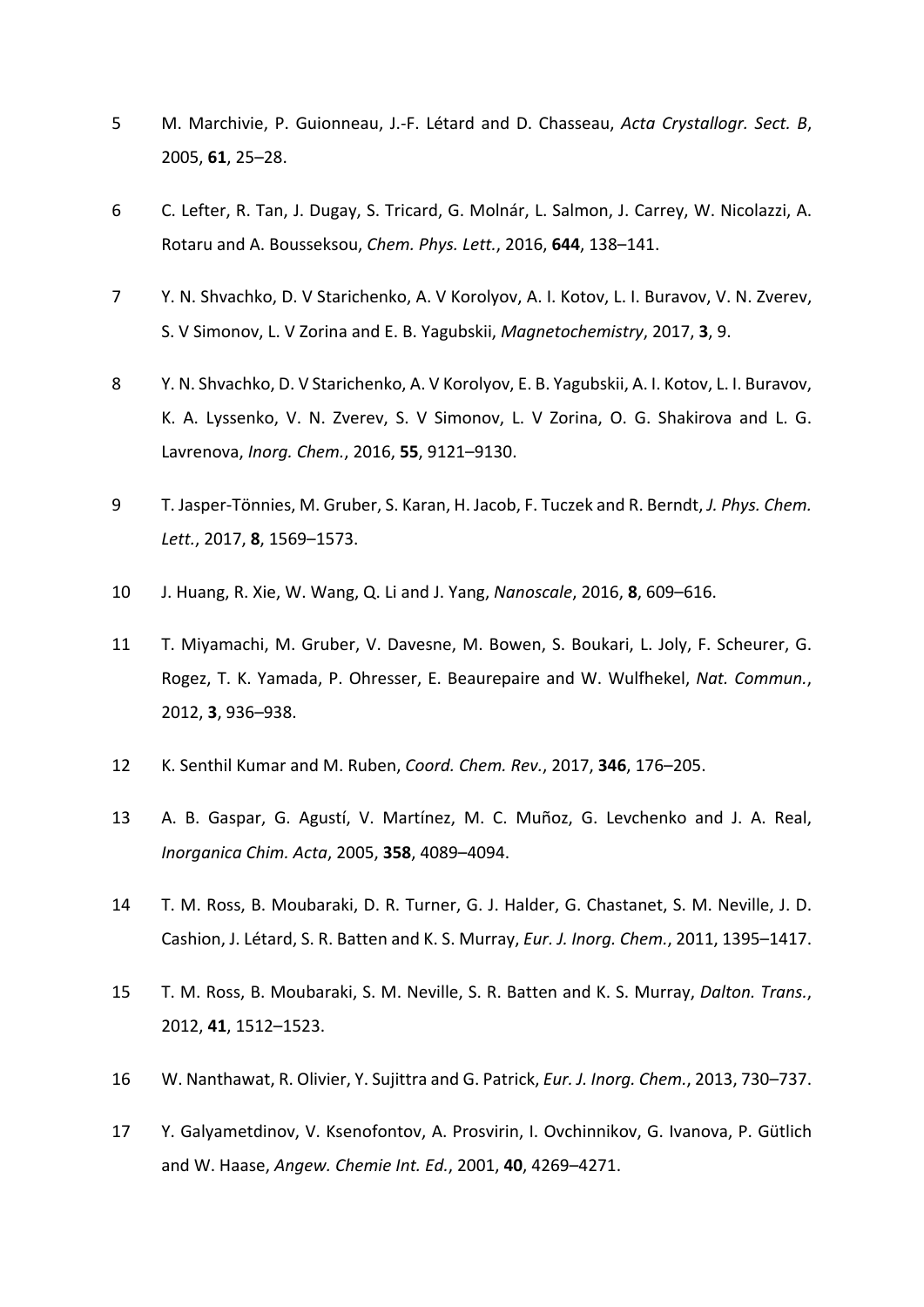- M. Seredyuk, A. B. Gaspar, V. Ksenofontov, Y. Galyametdinov, J. Kusz and P. Gütlich, *J. Am. Chem. Soc.*, 2008, **130**, 1431–1439.
- P. Grondin, D. Siretanu, O. Roubeau, M. F. Achard and R. Clérac, *Inorg. Chem.*, 2012, , 5417–5426.
- M. Seredyuk, M. C. Muñoz, V. Ksenofontov, P. Gütlich, Y. Galyametdinov and J. A. Real, *Inorg. Chem.*, 2014, **53**, 8442–8454.
- H. L. C. Feltham, K. Dankhoff, C. J. Meledandri and S. Brooker, *Chempluschem*, 2018, , 582–589.
- M. Hirtz, A. Oikonomou, T. Georgiou, H. Fuchs and A. Vijayaraghavan, *Nat. Commun.*, 2013, **4**, 2591.
- M. L. Cortez, A. Lorenzo, W. A. Marmisollé, C. Von Bilderling, E. Maza, L. Pietrasanta, F. Battaglini, M. Ceolín and O. Azzaroni, *Soft Matter*, 2018, **14**, 1939–1952.
- D. Rosario-Amorin, P. Dechambenoit, A. Bentaleb, M. Rouzières, C. Mathonière and R. Clérac, *J. Am. Chem. Soc.*, 2018, **140**, 98–101.
- S. Schlamp, B. Weber, A. D. Naik and Y. Garcia, *Chem. Commun.*, 2011, **47**, 7152–7154.
- S. Schlamp, P. Thoma and B. Weber, *Eur. J. Inorg. Chem.*, 2012, 2759–2768.
- H. S. Scott, B. Moubaraki, N. Paradis, G. Chastanet, J.-F. Letard, S. R. Batten and K. S. Murray, *J. Mater. Chem. C*, 2015, **3**, 7845–7857.
- S. Schlamp, C. Lochenie, T. Bauer, R. Kempe and B. Weber, *Eur. J. Inorg. Chem.*, 2015, , 408–413.
- W. Zhang, F. Zhao, T. Liu, M. Yuan, Z.-M. Wang and S. Gao, *Inorg. Chem.*, 2007, **46**, 2541–2555.
- G. M. Sheldrick, *Acta Crystallogr. Sect. C Struct. Chem.*, 2015, **71**, 3–8.
- O. V. Dolomanov, L. J. Bourhis, R. J. Gildea, J. A. K. Howard and H. Puschmann, *J. Appl.*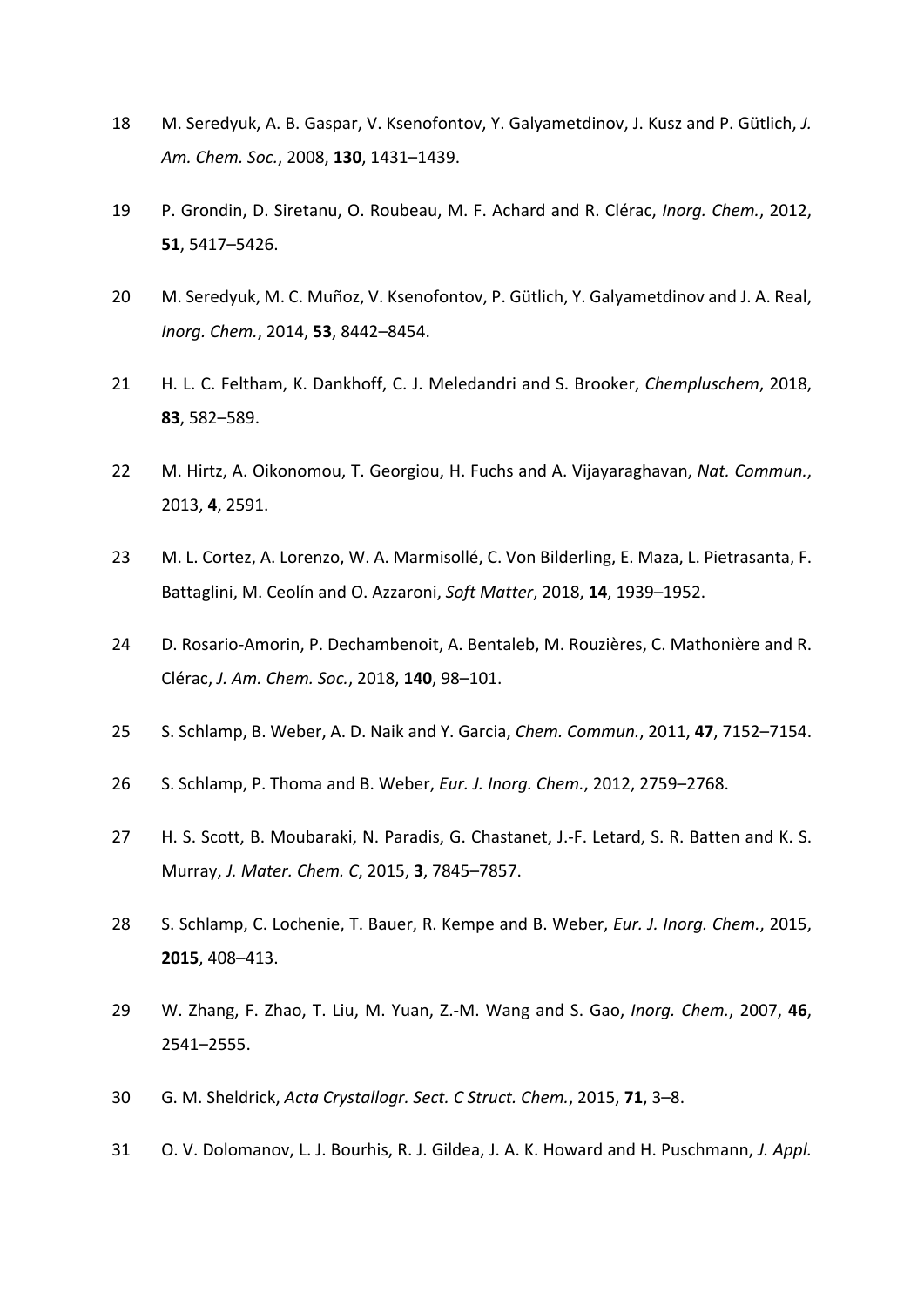*Crystallogr.*, 2009, **42**, 339–341.

- L. J. Bourhis, O. V Dolomanov, R. J. Gildea, J. A. K. Howard and H. Puschmann, *Acta Crystallogr. Sect. A*, 2015, **71**, 59–75.
- G. M. Sheldrick, *Acta Crystallogr. Sect. A*, 2008, **64**, 112–122.
- A. Hauser, in *Spin Crossover in Transition Metal Compounds I*, eds. P. Gütlich and H. A. Goodwin, Springer Berlin Heidelberg, Berlin, Heidelberg, 2004, vol. 233, pp. 49–58.
- P. Guionneau, M. Marchivie, G. Bravic, J.-F. Létard and D. Chasseau, in *Spin Crossover in Transition Metal Compounds II*, eds. P. Gutlich and H. Goodwin, Springer, Berlin, Heidelberg, Berlin, Heidelberg, 2004, vol. 234, pp. 97–128.
- P. Guionneau, M. Marchivie, G. Bravic, J.-F. Letard and D. Chasseau, *J. Mater. Chem.*, 2002, **12**, 2546–2551.
- S. Rodríguez-Jiménez and S. Brooker, *Inorg. Chem.*, 2017, **56**, 13697–13708.
- G. R. Desiraju, *Acc. Chem. Res.*, 1996, **29**, 441–449.
- G. R. Desiraju, *Acc. Chem. Res.*, 1991, **24**, 290–296.
- S. M. Neville, B. A. Leita, G. J. Halder, C. J. Kepert, B. Moubaraki, J.-F. Létard and K. S. Murray, *Chem. – A Eur. J.*, 2008, **14**, 10123–10133.
- T. M. Ross, B. Moubaraki, K. S. Wallwork, S. R. Batten and K. S. Murray, *Dalton. Trans.*, 2011, **40**, 10147–10155.
- M. Shatruk, H. Phan, B. A. Chrisostomo and A. Suleimenova, *Coord. Chem. Rev.*, 2015, –**290**, 62–73.
- S. Mebs, B. Braun, R. Kositzki, C. Limberg and M. Haumann, *Inorg. Chem.*, 2015, **54**, 11606–11624.
- M. Sorai and S. Seki, *J. Phys. Chem. Solids*, 1974, **35**, 555–570.
- M. Sorai, J. Ensling and P. Gütlich, *Chem. Phys.*, 1976, **18**, 199–209.